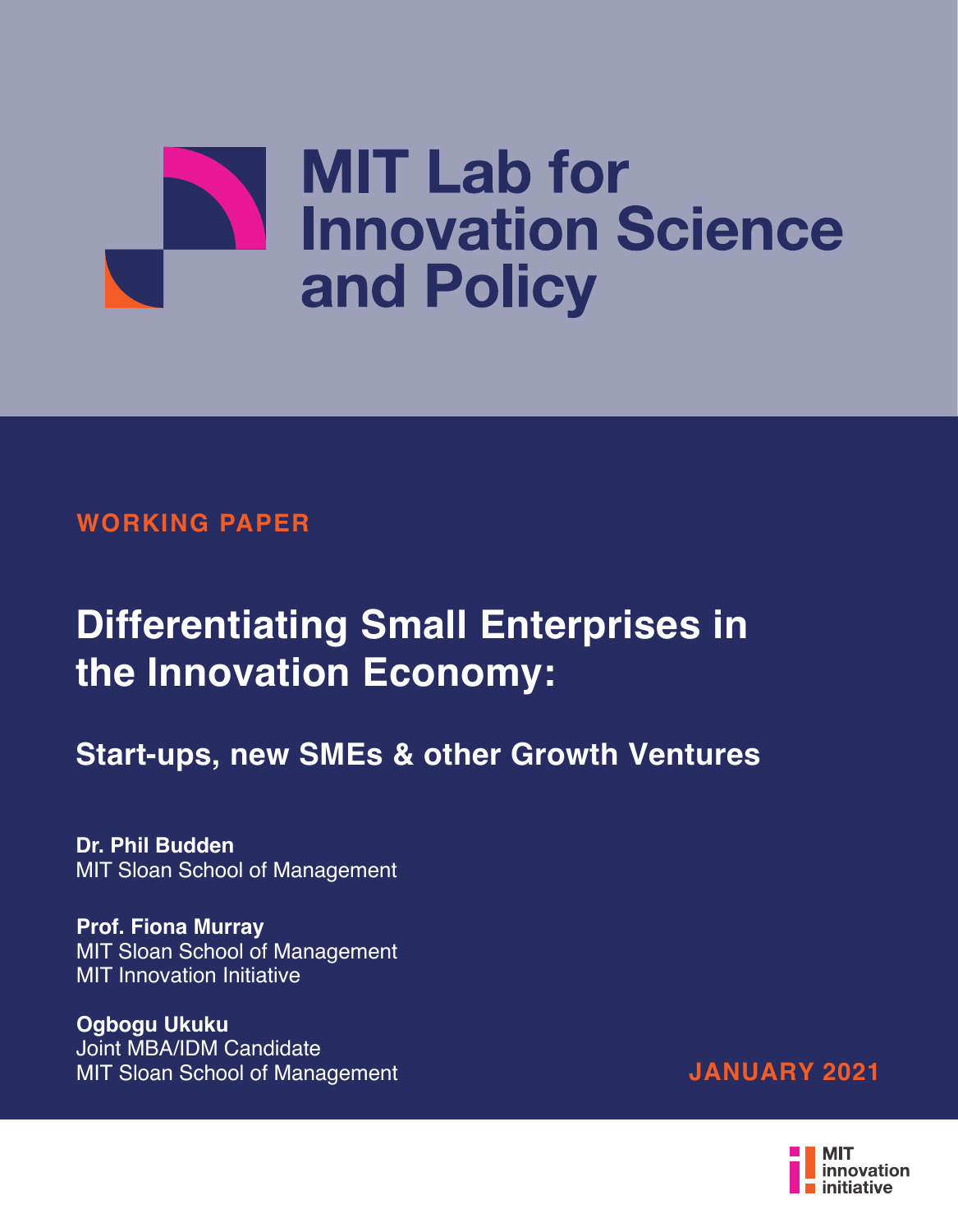## **Differentiating Small Enterprises in the Innovation Economy: Start-ups, new SMEs & other Growth Ventures**

Dr. Phil Budden MIT Sloan School of Management

Prof. Fiona Murray MIT Sloan School of Management MIT Innovation Initiative

Ogbogu Ukuku Joint MBA/IDM Candidate<sup>1</sup> MIT Sloan School of Management

Working Paper

January 2021

<sup>1</sup> For Masters of Business Administration (MBA) and Integrated Design & Management (IDM) degrees.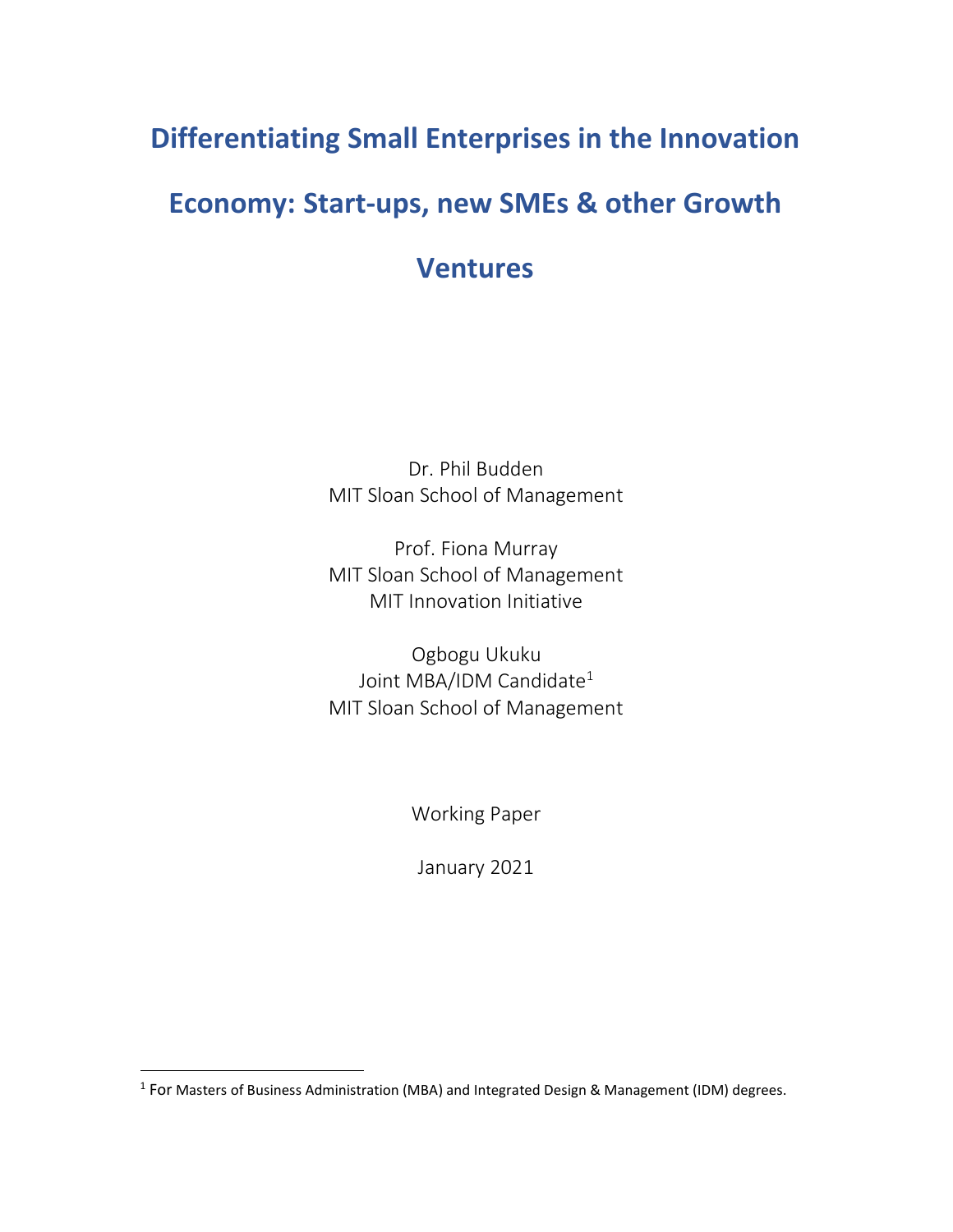### Differentiating Small Enterprises in the Innovation Economy:

#### Start-ups, new SMEs & other Growth Ventures

#### Executive Summary

In today's innovation economy, small enterprises play a range of vital roles. As plans emerge to 're-build' after the COVID-19 crisis and economic lockdowns, it is important to distinguish among these different types of small enterprises, and to assess how the recession has impacted them. As we saw in the 2010s, the recovery after the 'great recession' was not evenly distributed, resulting in inequitable economic, social and healthcare outcomes. For the coming recovery, and the hope to 'build back better' this time, a fuller understanding of the range of small enterprises, their importance and needs, might help avoid some of the challenges that emerged last time.

To that end, we offer this Working Paper, both as a review of some approaches to small businesses over the last decade – especially of the focus on start-ups and on definitions of small and medium-sized enterprises (SMEs) – but also with a proposed new framework with a broader range, so that business support and ecosystem policies are optimised for the variety of small enterprises in the innovation economy of the 2020s. The precise mix of businesses will of course vary by country, region and community, but we hope this Paper will be a contribution that helps those with an interest in assessing their current mix, and in planning for a desired diversity, of such small enterprises, in the interests of 'building back' a more inclusive economic recovery.

In summary, this Paper concludes that static and binary definitions of SMEs and start-ups do not capture the diversity of small enterprises, and so will not be the best guide for policies and programmes in the recovery. In adding greater dynamism, it is important to note that the 'start-up' moment is only a short phase in the life of many businesses: after that, enterprises can go in many different directions – some stay small by design, others grow slowly (into traditional SMEs), whereas high-tech start-ups (which MIT calls 'innovation-driven enterprises', IDEs) can scale quickly and bring, for those that succeed, benefits that are both local and international.

A more dynamic framework recognizes these different business aspirations and trajectories – even at the startup moment – and encourages different policies and programmes for the diverse enterprises. Instead of static definitions (by number of employees, or revenue growth), a more dynamic measure – such as productivity (for firms or regions) – might encourage SMEs that get beyond the 'micro' stage to develop greater aspirations for growth, even if they do not try to replicate the velocity of digitally-focused start-ups. Importantly, the latter are not the only type of high-tech IDEs: there is also a 'deep tech' variety which requires different support, but promises societal benefits across a number of important areas, from cleantech energy to biotech's vaccines.

In line with our MIT ecosystem approach to innovation, the Paper outlines the connections among start-ups, SMEs and the types of IDEs in a particular locality: as such, we draw on and build upon the work of colleagues at MIT, as referenced below. While IDEs might not directly employ as many people as all the SMEs, they can bring benefits to an innovation ecosystem, by creating demand for SME services, sometimes connecting up SMEs in that economy, and also by bringing best practices (eg digital adoption) or new talent into the local ecosystem.

As such, those with an interest in inclusive innovation will wish to make sure their local ecosystem encourages a diversity of enterprise types and entrepreneurs, so that all have a better chance of fulfilling their potential in the recovery that follows this Covid-induced recession – not least to avoid some of the inequities of the 2010s.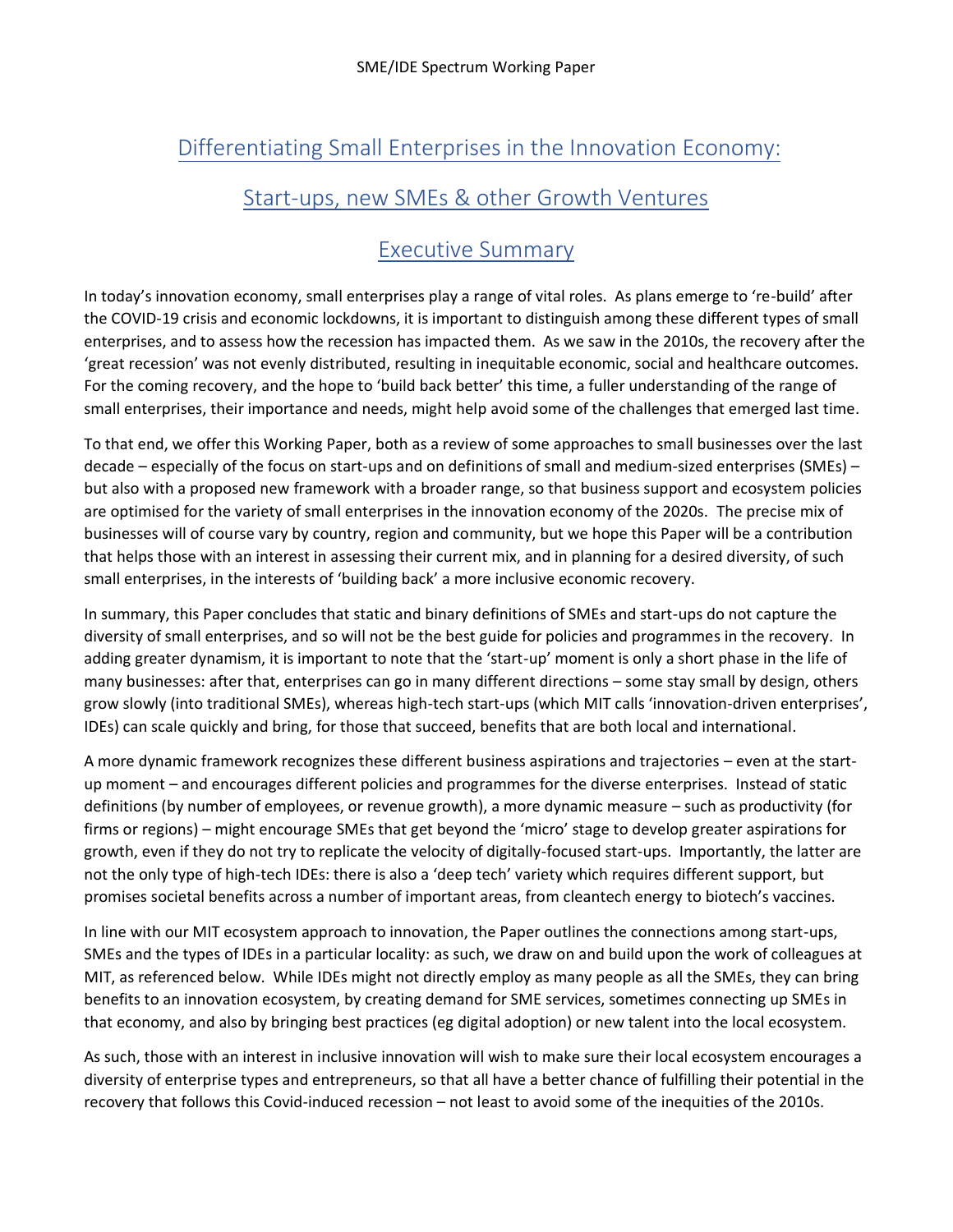#### INTRODUCTION

COVID-19 has created a significant global health/care emergency, and the resulting social and economic crisis has already impacted communities, businesses and employment around the world. Headlines are full of stories of companies, large and small, new and established, having to lay-off employees while governments are struggling to find the best ways to target business support. With the start of 2021 and mass vaccination, it will soon be time to review the damage caused, and to adapt policies and programmes to 'build back better' in the ensuing recovery. This will be true for smaller enterprises, especially in the innovation economy, whether they be new start-ups or established small and medium-sized enterprises (SMEs).

From Silicon Valley and Boston, to Tel Aviv and Singapore, it is often assumed that small and new enterprises might be better equipped and more resilient in facing the sudden change in the business landscape. And yet about 4 in 10 start-ups surveyed globally face significant capital pressures: many had only 3 months of 'runway' before they faced closure, according to a study by the Startup Genome.<sup>2</sup> Many companies have had to take the difficult step of laying off full-time staff, as 74% of start-ups revealed that they have had to make labor cuts: half of them cut staff by 20%. For those seeking equity capital, we have seen venture investing activity drop significantly since January 2020, with companies founded by women and minorities especially hard hit.

Looking across the globe, however, and well beyond enterprises in the iconic innovation ecosystems, we find that some of the most pressing challenges are facing traditional 'main/high street' enterprises; small businesses and sole proprietorships which form the backbone of so many regional economies. Negative impacts on their cashflow and operational shifts to comply with public health requirements, not to mention personal challenges, have left many owners with no choice but to close their business altogether. The millions of small businesses that have closed raise significant concerns about the long-term implications of this pandemic on the global economy and the differential burden this has placed on struggling communities and minority entrepreneurs.<sup>3</sup>

For policy makers, and those that encourage businesses locally, this raises the question of how to support the many different types of entrepreneurs to most effectively start, maintain, and grow their enterprises, not only through this challenging period, but over the long run, as we move from a time of crisis into a time of recovery and growth.

The crisis of SARS-COV-2 shone a bright light on the fragmentation of governments' business and enterprise support (i.e. the range of policies and programmes delivered by the governments directly), as well as support from not-for-profits and other organisations, for enterprises along the spectrum of size, productivity, aspiration, potential and age. It reminds us of the pressing need to more effectively structure and deliver support in a way that accounts for the static and dynamic natures of enterprises large and small.

A key challenge for governments and other ecosystem stakeholders around the world - at a local, regional or national level – will be to determine how best to support these varied businesses and enterprises for long-term economic growth. As the recession gives way to recovery, different regions and ecosystems will find that not all pre-existing businesses survived, but hopefully some new enterprises have been (or might soon be) founded, leading to a change in the mix of enterprises in any particular locality.

<sup>2</sup> <https://startupgenome.com/reports/impact-covid19-global-startup-ecosystems-startup-survey>

<sup>3</sup> [https://www.nber.org/papers/w26989.pdf,](https://www.nber.org/papers/w26989.pdf) an[d https://www.nytimes.com/2020/07/13/business/small-businesses-coronavirus.html](https://www.nytimes.com/2020/07/13/business/small-businesses-coronavirus.html)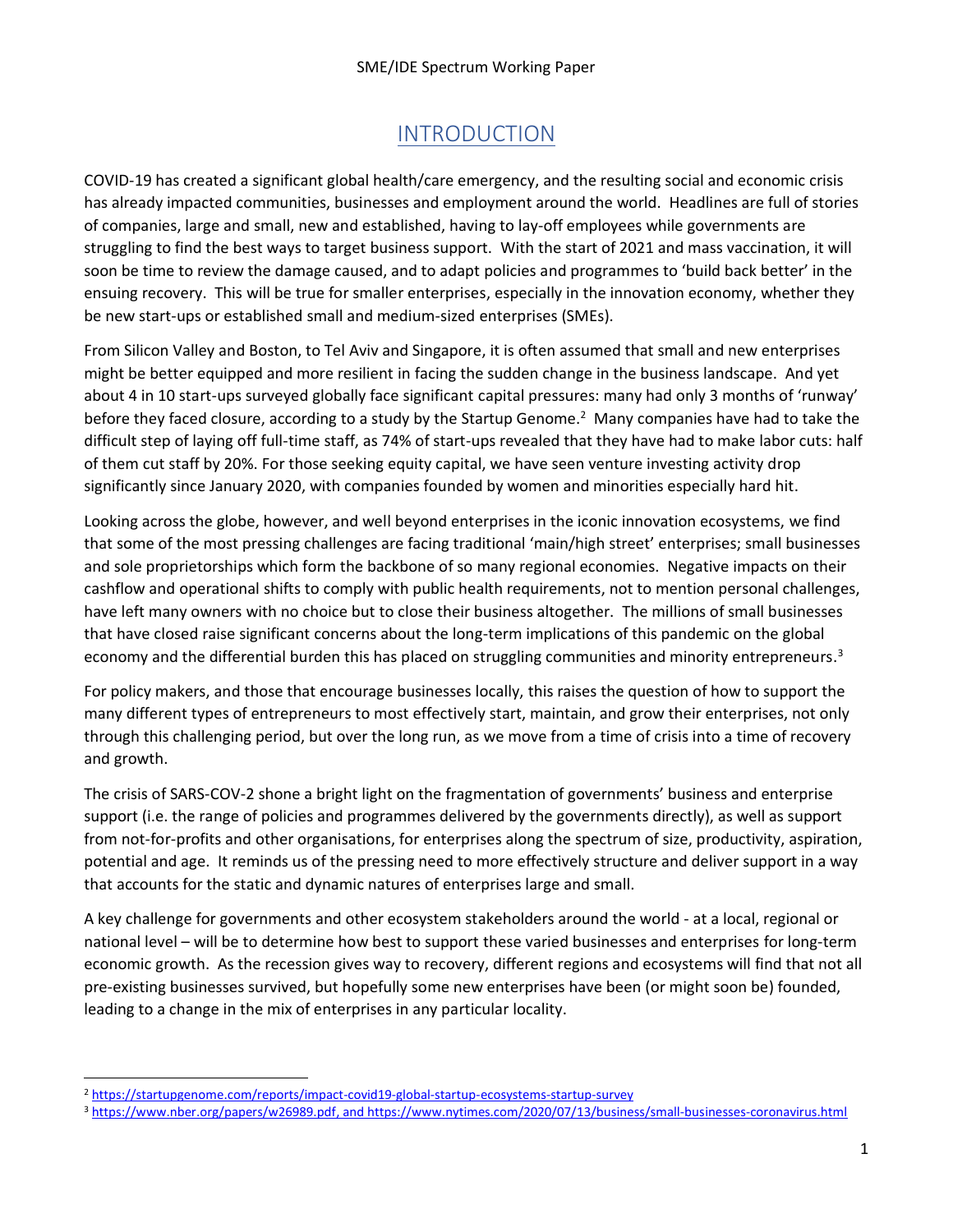Assessing the emerging mix, and spotting gaps in the ecosystem where new or adapted interventions might be needed to build an inclusive and sustainable diversity, policymakers must design customized solutions that account for the different types of enterprises within their economies, from the traditional small and mediumsized enterprises (SMEs) to more innovation-driven ones, and yet at the same time ensure that their offerings are not so complex as to be labyrinthine and unhelpful for the very entrepreneurs they seek to support.

Much research has been done over the last decade to identify the needs of start-up entrepreneurs and small business owners, to which MIT has contributed, while actions have already been taken to stimulate these businesses. Looking to the new decade, however, we believe that effective enterprise support in the 2020s requires a better understanding of the various types of enterprises that exist in the innovation economy and the underlying conditions, objectives, and needs of each type.

Lessons from the 'Great Recession' a decade ago are also proving relevant, as that was also a moment when new enterprises and entrepreneurs were critical to economic recovery, and the focus shifted to the high-tech, 'start-up' variety of entrepreneurship: significant lessons were learned about how to support founders of these new high-growth enterprises. The recovery after that recession also reminds us that traditional SMEs took significantly longer than the successful 'start-ups' or larger, corporate enterprises to recover from economic shocks, as shown by the ability of firms to return to pre-recession performance since the last significantly economic shock (if they survived at all).<sup>4</sup>

The recovery which followed in the 2010s was, in many ways, uneven and highly inequitable, with growth not being equitably distributed across sectors, communities or regions. With areas and people feeling 'left behind' while others benefited from the recovery, this resulted in social, economic and political disruptions. If we wish the recovery of the 2020s to be more inclusive across a diverse set of actors, then we need to adopt an approach that is consciously inclusive and allows us to build back the entrepreneurial foundations of our economies in a different, more equitable way. An effective *and* inclusive approach to enterprise support requires that we attend to corner stores and 'main street/high street' SME businesses, not just unicorns and high-tech start-ups. It requires an emphasis on productivity and employment, not simply revenue growth or valuation, and demands that we consider differentiation in support as well as coherence and simplification.

Today, we need an encompassing framework to structure both support and spending on enterprises and entrepreneurs. As we have noted in prior writings, and others have confirmed, not all start-ups are the same.<sup>5</sup> Understanding the distinctions among start-ups, and the resulting small and medium size enterprises (some of which are on their way to significant growth and scale), is essential as we build a framework that effectively allocates limited enterprise recovery resources for maximum impact.

In this working paper, we provide an enterprise framework for policymakers – and those interested in the range of enterprises in their local ecosystem - to use to start designing solutions that are centered on the needs and operational behaviors of each type of small business, can support their resilience, and deliver long term economic growth. Our approach will be based on a more fine-grained distinction among *different* types of small and start-up enterprises, one that moves beyond just SMEs to wider distinctions but remains sufficiently parsimonious that it is useful for decision makers.

<sup>4</sup> <https://www.mckinsey.com/industries/public-and-social-sector/our-insights/us-small-business-recovery-after-the-covid-19-crisis>

<sup>5</sup> [https://innovation.mit.edu/assets/Assessing-iEcosystems-V2-Final.pdf,](https://innovation.mit.edu/assets/Assessing-iEcosystems-V2-Final.pdf) p.9.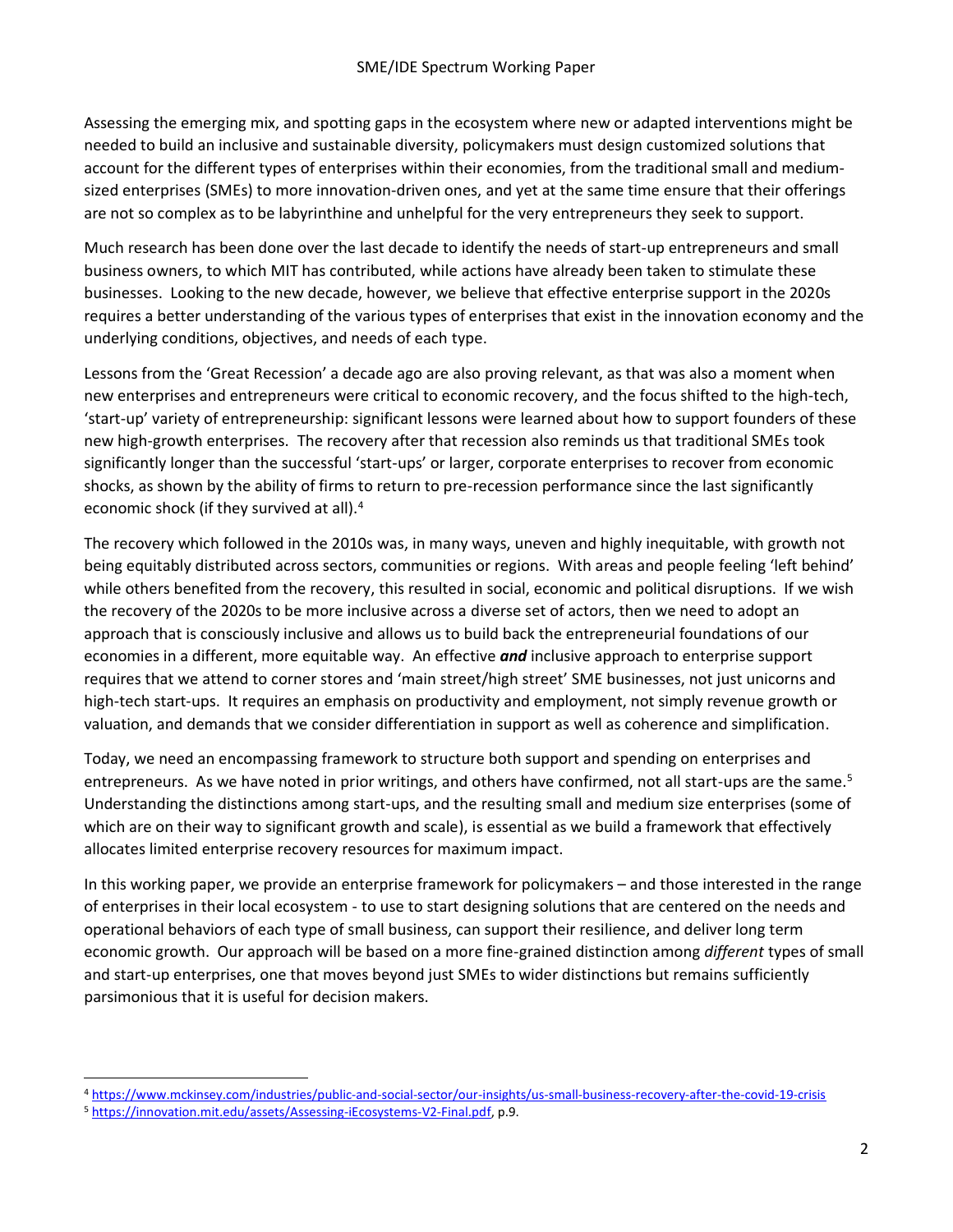In the sections that follow, we will:

- 1. **Differentiate** among types of small enterprise in the innovation economy, and highlight the continued importance of innovation-driven, 'new venture' start-ups, especially in an economy's recovery phase;
- 2. Set out the current **static** definitions of SMEs (small and medium-sized enterprises, which usually begin as start-ups) that focus on their scale, especially in terms of assets, revenue and employment.
- 3. Review a new, more **dynamic** approach to 'start-up' definition that focuses on (a) different aspirations of those entrepreneurs considering new enterprises, (b) turning aspirations into early entrepreneurial action and (c) differentiating among high-growth IDEs (including the rise of 'unicorns');
- 4. Provide insights into the **SMEs' productivity growth** that could be expected given effective interventions (including those associated with the once-popular 'gazelle' term, rather than 'unicorns'); and
- 5. Combine all this into an **'enterprise framework'** that puts 'small enterprises' in the innovation economy into four broad categories by time in their *lifecycle* (e.g. aspirational entrepreneurs and their protoventures; early-stage start-ups; and SMEs 3 years old and beyond), and along a *continuum* by potential (for growth and productivity) from main street SMEs to deep-tech IDEs with a range of digitally-enabled SMEs and digitally-focused IDEs in the middle.

This approach, we hope, provides more nuance across the different small enterprises that grow our innovation economy but it simultaneously allows policymakers to structure their business support accordingly.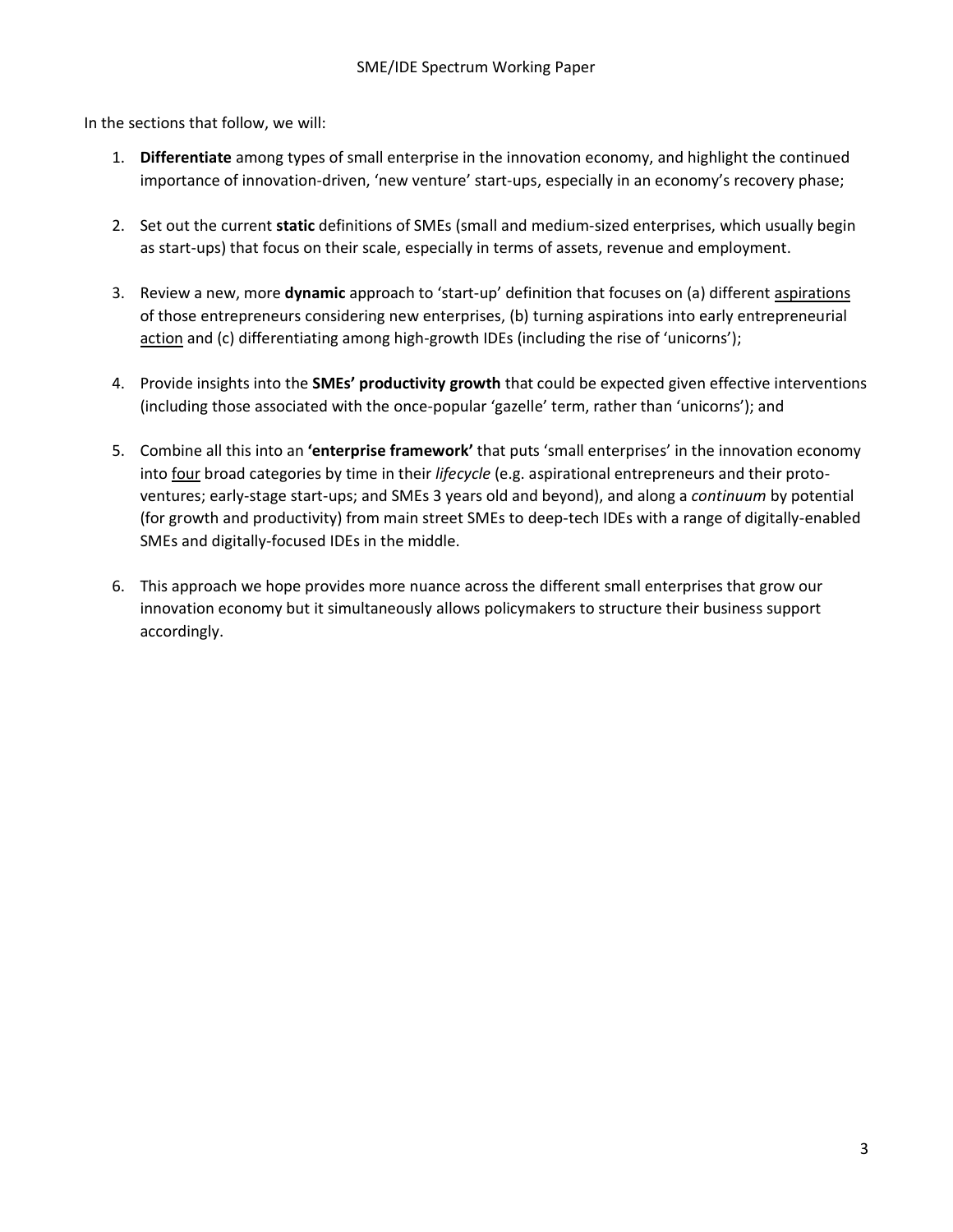#### WHY START-UPS AND SMEs MATTER TO THE INNOVATION ECONOMY

A decade ago, economies around the world were recovering from the economic dislocation that came to be known as the 'Great Recession'. That crisis, like today's, had seen many companies rapidly 'downsize' their workforce, which soon showed up in national unemployment figures. The recovery that came in the 2010s was uneven, both within different types of enterprise and (partly as a result) across regions and communities within national economies. To that end, it is important to look below the headline numbers as these concealed some important variations which are relevant to the 2020s.

First, a focus on the aggregate number of 'net new' jobs in national economies missed a distinction between the different types of business enterprise that were doing the job-creation and hiring (not to mention their uneven distribution across regions and communities within national economies). Even in the depths of that recession, researchers were already asking "Where Will the Jobs Come From?"<sup>6</sup> Evidence compiled by the OECD showed a stark difference between what it termed 'young firms' (i.e. those founded in the prior five years) and 'old firms' (i.e. six years or older). As the chart below reveals, the 'net growth rate' was only positive due to job-creation by 'new firms' which were founded (and created new jobs) just before, through and after the great recession.<sup>7</sup>



The positive impact of such 'young firms' led to a greater focus in the following decade on the importance of start-ups to the economy, and more generally on the conditions for their founding. If new enterprises were the source of so many new jobs and the cause of employment growth, even when older and more established firms were still letting employees go, then encouraging more start-up entrepreneurs to start and grow seemed a rational policy response.

<sup>6</sup> Dane Stangler and Robert E. Litan, Where Will the Jobs Come From? (Kansas City, MO: Ewing Marion Kauffman Foundation, 2009).

<sup>7</sup> See p.46. of Criscuolo, C., P. Gal and C. Menon (2014), "The Dynamics of Employment Growth: New Evidence from 18 Countries", *OECD Science, Technology and Industry Policy Papers*, No. 14, OECD Publishing, Paris[. https://www.oecd-ilibrary.org/docserver/5jz417hj6hg6](https://www.oecd-ilibrary.org/docserver/5jz417hj6hg6-en.pdf?expires=1610048939&id=id&accname=guest&checksum=6FB3237F221FDBBC42E5BEDE1DB6B83E) [en.pdf?expires=1610048939&id=id&accname=guest&checksum=6FB3237F221FDBBC42E5BEDE1DB6B83E](https://www.oecd-ilibrary.org/docserver/5jz417hj6hg6-en.pdf?expires=1610048939&id=id&accname=guest&checksum=6FB3237F221FDBBC42E5BEDE1DB6B83E)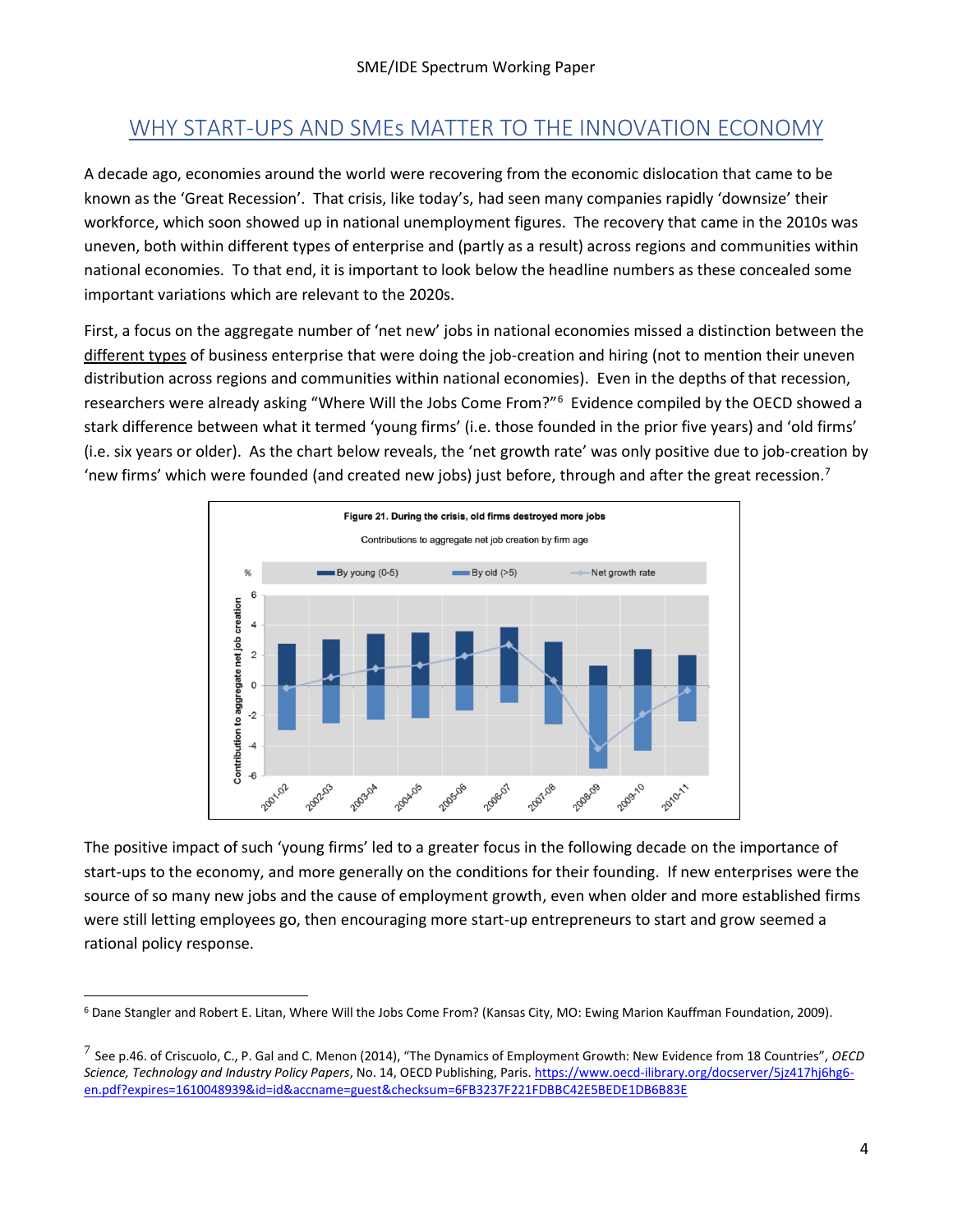#### 1. DIFFERENTIATING SMALL ENTERPRISES: MIT's 'SME vs. IDE' DISTINCTION

A second essential variation below the headlines, however, was among these young start-up enterprises. As Aulet and Murray set out (2012), there were differences among the types of start-up entrepreneurship in the economy, which they explained through a 'tale of two entrepreneurs'.<sup>8</sup>

In short, the dichotomy was between start-ups likely to join the mainstream of the many small and medium-size enterprises (SMEs), which are important and serve as the life blood of 'main/high streets' and on the other hand a subset of high-growth, high-potential start-ups that use innovation as a basis for new products and services – referred to as 'innovation-driven enterprises' (IDEs). Both of the entrepreneurs in this 'tale' launched what one would recognize as start-ups, and which the OECD would classify as 'young firms', but their resulting enterprises were fundamentally different from the outset, needing different resources to thrive, and therefore requiring legislators, policy-makers and others to make a distinction between the types.<sup>9</sup>

A classic image from that 'tale of two entrepreneurs' was a contrast between the two 'ideal types': the start-up on a traditional SME trajectory was shown in its stylized graph to have a more predictable, linear path towards revenue, cash flow and jobs 'growth' over time; whereas the new venture in the IDE subset of start-ups faced initial challenges (e.g. greater investment at the start before 'revenue' turned positive, resulting in negative earnings for a period) but with the prospect of impact later, and exponential growth, further up the curve.<sup>10</sup>



This useful image captured key insights at the time, so has been widely taught since, and it has also captured imaginations and usefully helped shape responses.<sup>11</sup>

<sup>8</sup> Aulet and Murray, "A Tale of Two Entrepreneurs: Understanding Differences in the Types of Entrepreneurship in the Economy" [\(https://www.kauffman.org/wp-content/uploads/2019/12/a\\_tale\\_of\\_two\\_entrepreneurs\\_report.pdf](https://www.kauffman.org/wp-content/uploads/2019/12/a_tale_of_two_entrepreneurs_report.pdf)) in 2013, building on 2012's <http://cdn.executive.mit.edu/00/000147a916d7fdabc7f9370b970000/file/auletmurrayidevsmenov262012pdf>

<sup>9 &</sup>quot;Main Street And High-Growth Start-ups: Legislators Must Make A Distinction" (2011) [\(https://www.huffpost.com/entry/main](https://www.huffpost.com/entry/main-street-and-highgrowt_b_840075)[street-and-highgrowt\\_b\\_840075\)](https://www.huffpost.com/entry/main-street-and-highgrowt_b_840075)

<sup>10</sup> Aulet and Murray (2012).

<sup>&</sup>lt;sup>11</sup> MIT has taught the SME:IDE distinction widely (eg in its global REAP program[: http://reap.mit.edu\)](http://reap.mit.edu/) and is delighted to see the concept picked up and used elsewhere eg in Ireland [\(https://scaleireland.org\)](https://scaleireland.org/).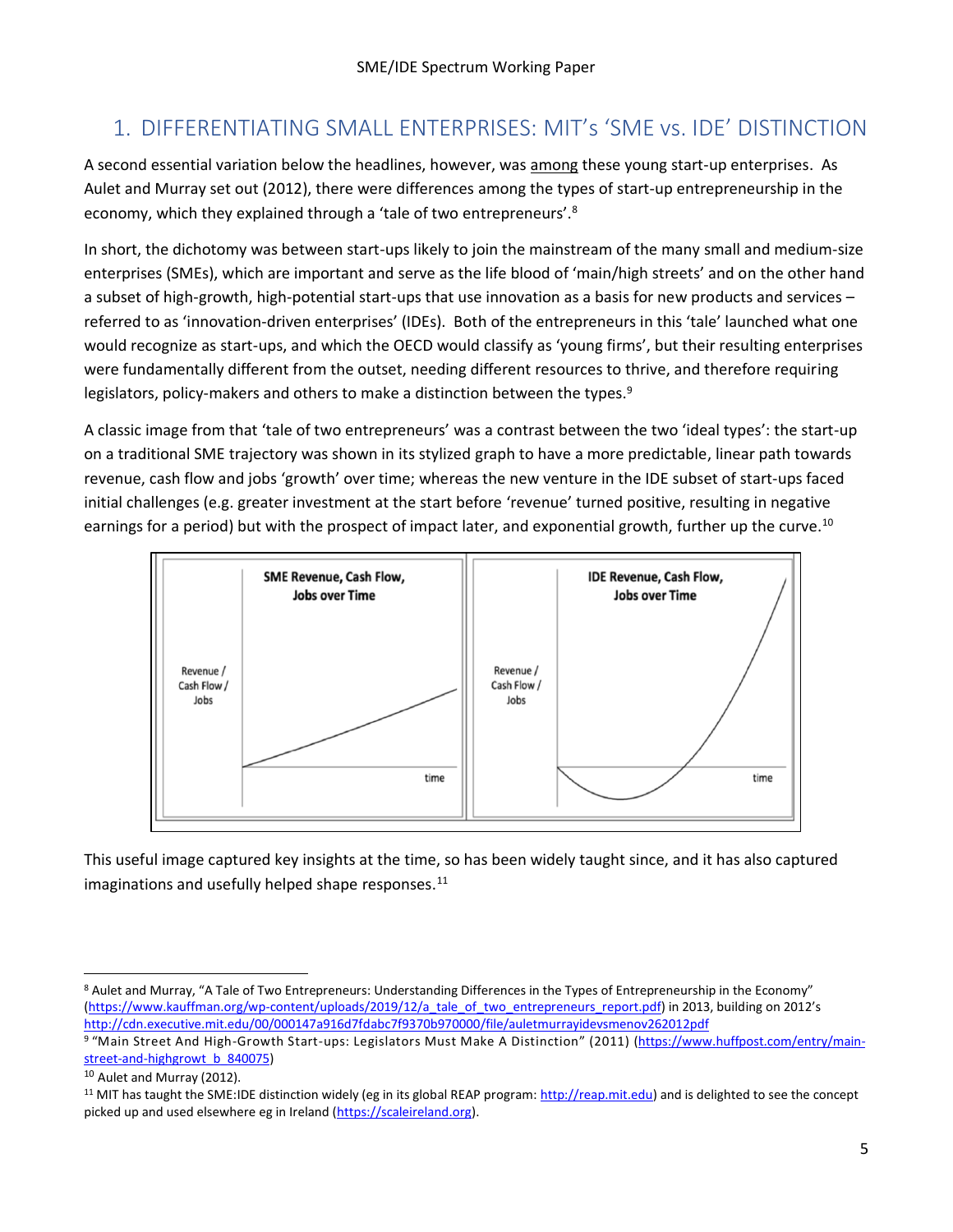#### 'SME-IDE': DISTINCT BUT CONNECTED

This 'SME-IDE' distinction implies a duality where the two 'ideal types' are not connected, and yet empirically we find that their linkages are important. One way in which SMEs and IDEs are linked has been suggested by Enrico Moretti in his seminal work on the 'new geography of jobs' that was emerging across the US after the great recession. First, he illustrated that, while industry clusters were already central to the innovation economy, the recession had accelerated the clustering, causing a divergence between those cities, communities and regions that had more 'innovation jobs' (created by what MIT would call IDEs) and those without. As important was the insight that creating the local conditions for the success of such innovation-driven enterprises had a knock-on effect in the apparently-unconnected mainstream economy filled with traditional SMEs.

#### As Moretti put it:

"*Innovative industries bring "good jobs" and high salaries to the communities where they cluster, and their impact on the local economy is much deeper than their direct effect. Attracting a scientist or a software engineer to a city triggers a multiplier effect, increasing employment and salaries for those who provide local services. In essence, from the point of view of a city, a high-tech job is more than a job. Indeed, my research shows that for each new high-tech job in a city, five additional jobs are ultimately created outside of the high-tech sector in that city, both in skilled occupations (lawyers, teachers, nurses) and in unskilled ones (waiters, hairdressers, carpenters)." 12*

While Moretti's research was focused on the US, the 'multiplier' effect seems to be applicable elsewhere, and we see anecdotal evidence of similar knock-on effects around the world through our work with a wide range of regions. 13 If something like this five-to-one (5:1) 'Moretti multiplier' holds true elsewhere – with five SME-like jobs in the wider local economy being supported by the demand from one new employee in an IDE-like firm – it provides good reasons to focus public attention on IDEs, even though they are only ever a small sub-set of SMEs. More specifically, as Moretti put it, "while innovation will never be responsible for the majority of jobs in the United States, it has a disproportionate effect on the economy of American communities."<sup>14</sup>

Beyond Moretti's multiplier, we also see other ways in which IDEs can add value to a local community or global markets, including to the mainstream SMEs. A good example from recent Covid-19 experience has been the IDEs which created digital solutions for restaurants (most of which are a form of SME), eg creating a software platform for them to provide online 'point of sale' (POS) services (without having to master this themselves): the cloud-based restaurant software company Toast Inc is a US example. Elsewhere, IDEs focused on the backend organization of food-delivery – such as Deliveroo, Just Eat and GrubHub – and provided a similar service to SME restaurants, even though it was the IDEs' self-employed couriers who were their most visible expression.

<sup>&</sup>lt;sup>12</sup> Enrico Moretti (2012), The New Geography of Jobs (New York: Houghton Mifflin Harcourt, 2012): our underlining. Reviewed by MIT Sloan in 2012 [\(https://sloanreview.mit.edu/article/the-multiplier-effect-of-innovation-jobs/\)](https://sloanreview.mit.edu/article/the-multiplier-effect-of-innovation-jobs/).

<sup>&</sup>lt;sup>13</sup> Through MIT's global 'Regional Entrepreneurship Acceleration Program' (REAP: https://reap.mit.edu), we have worked with regions from around the world, seeing the value of both the SME-IDE distinction, but increasingly also of the connection between the two (as in Moretti's multiplier). This has proved especially true with the REAP-UK pilot, which has run during the pandemic and has a focus on Local Enterprise Partnerships (LEPs) across England (https://reap.mit.edu/reap-uk/).

<sup>14</sup> Moretti (2012), New Geography of Jobs.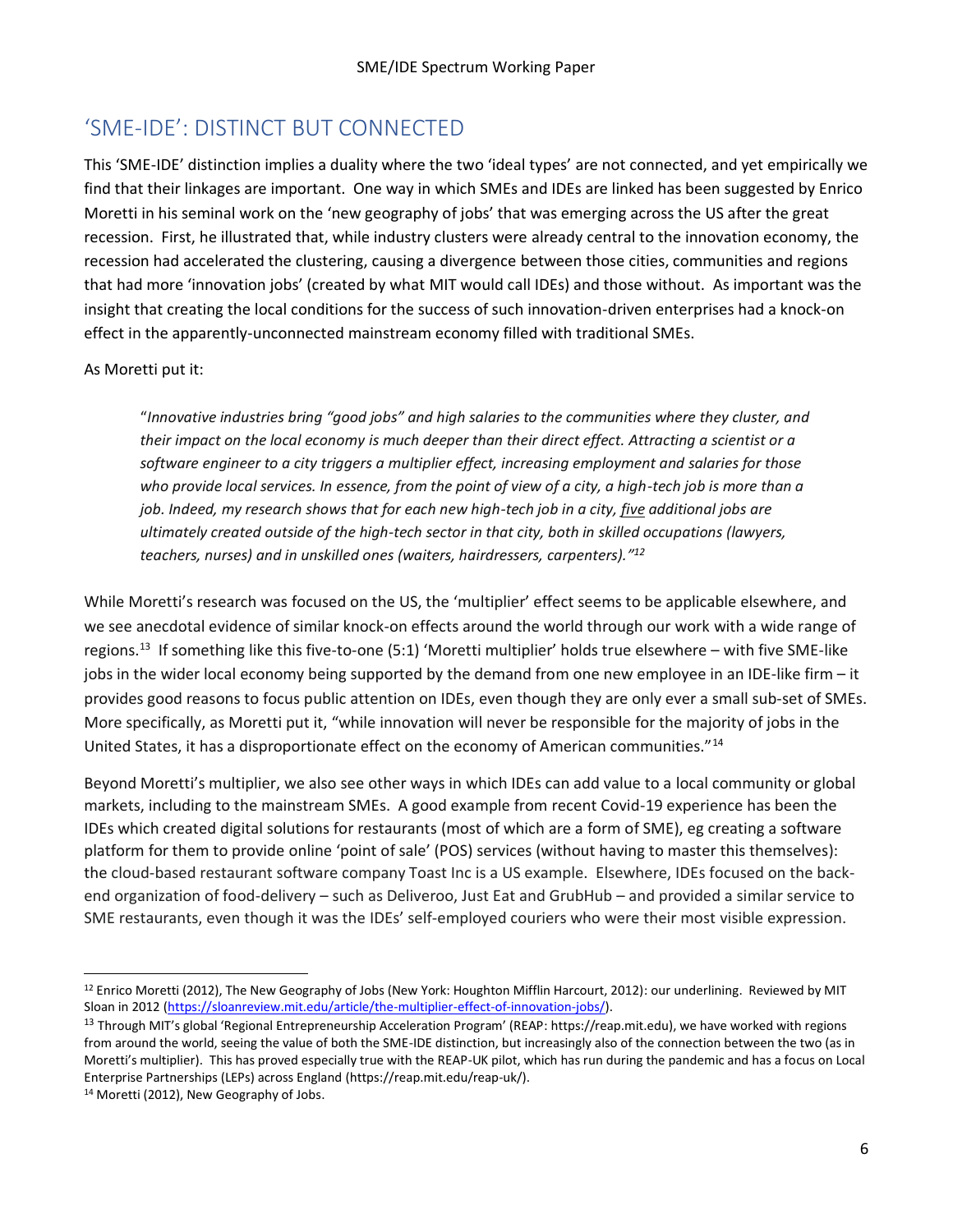With the impending recovery, there is scope for new IDEs – founded to help 'build back better' - to find ways to create revenue in bringing their high-tech solutions to market, in support of SMEs that use their platform (but which are not themselves best-placed to develop high tech, IDE-like solutions to their sectors' challenges).

As policy-makers seek to support new enterprises across the economy, they therefore face a challenge: what are the specific needs (and as importantly the potential) of each start-up enterprise to grow and create jobs (and tax-able revenue) directly and indirectly? To put it a different way, a fifty-person SME will need different support from a five-person SME. But as important, a fast-growing five-person IDE will need different support from, and has the potential to grow much more than, a stable five-person SME.

Given these different starting points and potential (and indeed aspirations), knowing which trajectory a start-up enterprise is likely to be on is of importance, both to the entrepreneurs involved but also to those with an interest in the job- and value-creation that may result.

In what follows, we lay out an approach to differentiating SMEs according first to a static perspective on their current size and then to a more dynamic one that highlights their potential (e.g. for productivity). We complete this by exploring the different possible trajectories that these enterprises are likely to follow after the 'start-up' phase and where interventions (such as business support) may enhance such growth trajectories.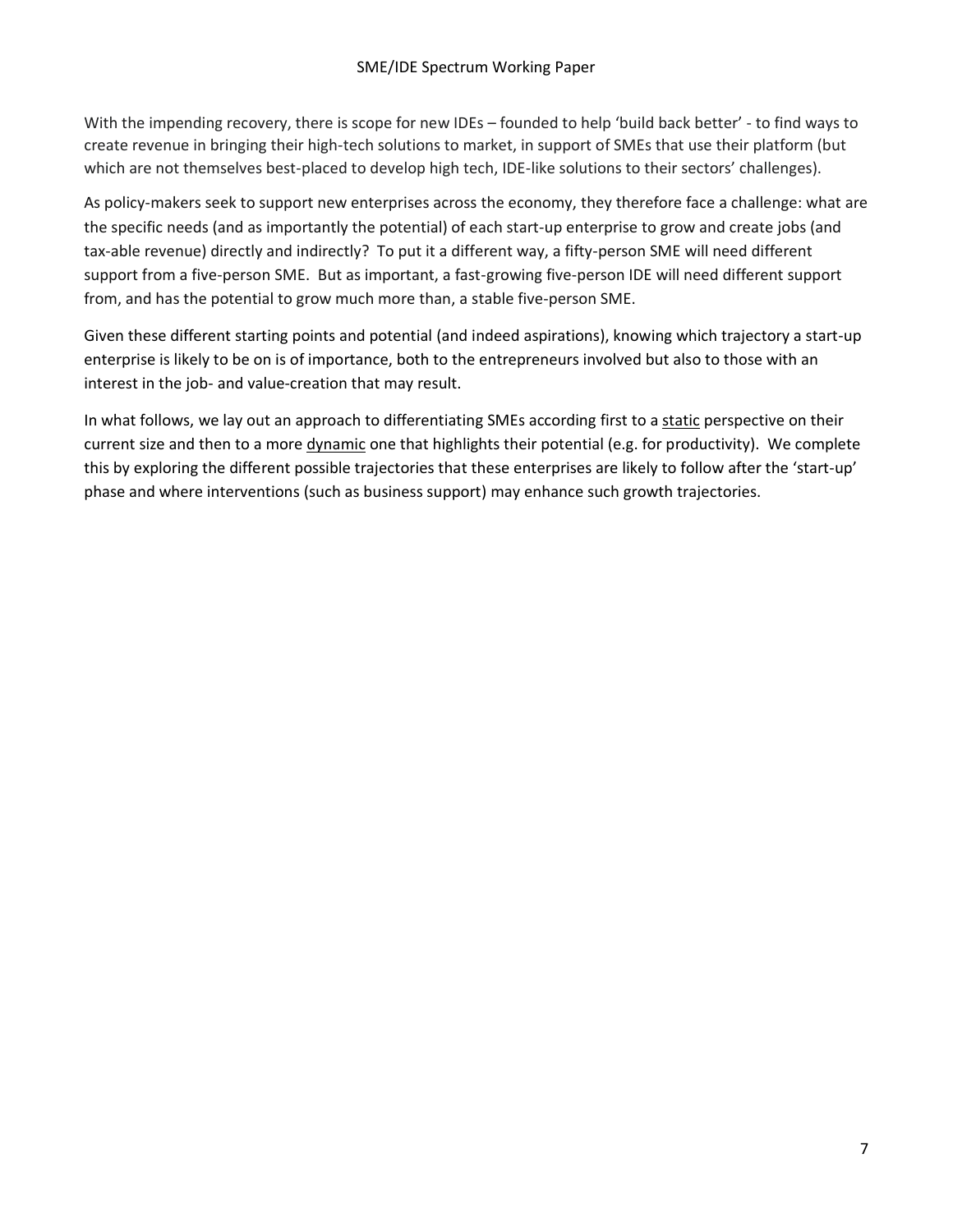### 2. SMEs: A STATIC PERSPECTIVE AND DEFINITION

Given the importance of SMEs to both the 'SME-IDE' distinction and Moretti's 5:1 synergy, it is important to reflect further on what is meant by an 'SME-type' of enterprise. The SME in most settings is going to remain the most prevalent form of enterprise in the formal economy, so it is important to clarify terms before adding an overlay. Indeed, small businesses around the world share many similar characteristics and challenges.

Traditionally, SMEs are compared to their larger, corporate counterparts, not only in size but also in economic contribution via measures such as job creation, gross domestic product (GDP) and export value. (More subtly, they also stand in contrast to unincorporated actors in both the informal, "grey" economy (including subsistence households) and the illegal 'black market' or 'dark web' (including criminal enterprises).)

SMEs are typically the ballast of local economies and often responsible for a sizeable portion of employment and local value creation. According to the World Bank, SMEs represent roughly 90% of the formal businesses globally and more than 50% of employment worldwide.<sup>15</sup> In terms of GDP, SMEs contribute up to 40% of the GDP in emerging economies, while this figure rises to 50-60% on average in more developed economies like those of OECD member states.<sup>16</sup> This level of significance underscores the importance of adequately supporting and enabling such SME firms.

Many small business owners and entrepreneurs, from Bangkok to Bangor, and Lagos to London, cite significant revenue declines and capital pressures as the two biggest challenges they currently face, and the reasons for the drastic measures that they have taken in response.<sup>17</sup> For example, in a study of over 85,000 US small business owners and entrepreneurs in May 2020 at the start of the pandemic, conducted by Facebook and the Small Business Roundtable, almost 50% of respondents cited access to capital and significant shifts in customer behavior as obstacles that they must overcome over the next couple of months.<sup>18</sup>

Across the globe, economic agencies define SMEs with the purpose of identifying and then supporting these businesses, as distinct from larger enterprises. To start building our enterprise framework, it is therefore useful to review current SME definitions.<sup>19</sup> Historically, this has been done by classifying enterprises based on a combination of three axes of metrics: the number of employees, total value of their assets, and annual turnover (i.e. revenue).

What constitutes membership of a specific category - be it a traditional 'small' or 'medium' sized SME, the even smaller 'micro-SME' or those larger than SMEs and therefore beyond the scope - is usually whether enterprises satisfy at least two of three boundary conditions from the three traditional metrics of asset value, revenue and number of employees. This approach has limitations for firms in today's economy.

Turning first to 'asset value' as the differentiator, we find that this is a more problematic metric in the innovation economy. There are cases where the total value of a firm's assets is used as a proxy for employee count or annual revenue, but this raises the issue of appropriate asset measurement. In the current waves of technological innovation, the asset dimension can be especially challenging, because intangibles (such as intellectual property, software, customer data, goodwill, etc) are often a key component of high-potential start-

<sup>15</sup> <https://www.worldbank.org/en/topic/smefinance>

<sup>16</sup> <http://www.oecd.org/industry/smes/SME-Outlook-Highlights-FINAL.pdf>

<sup>17</sup> <https://www.mckinsey.com/featured-insights/americas/which-small-businesses-are-most-vulnerable-to-covid-19-and-when>

<sup>18</sup> <https://about.fb.com/news/2020/05/state-of-small-business-report/>

<sup>19</sup> [ht](https://ieg.worldbankgroup.org/sites/default/files/Data/Evaluation/files/SME_Synthesis.pdf)tps://ieg.worldbankgroup.org/sites/default/files/Data/Evaluation/files/SME\_Synthesis.pdf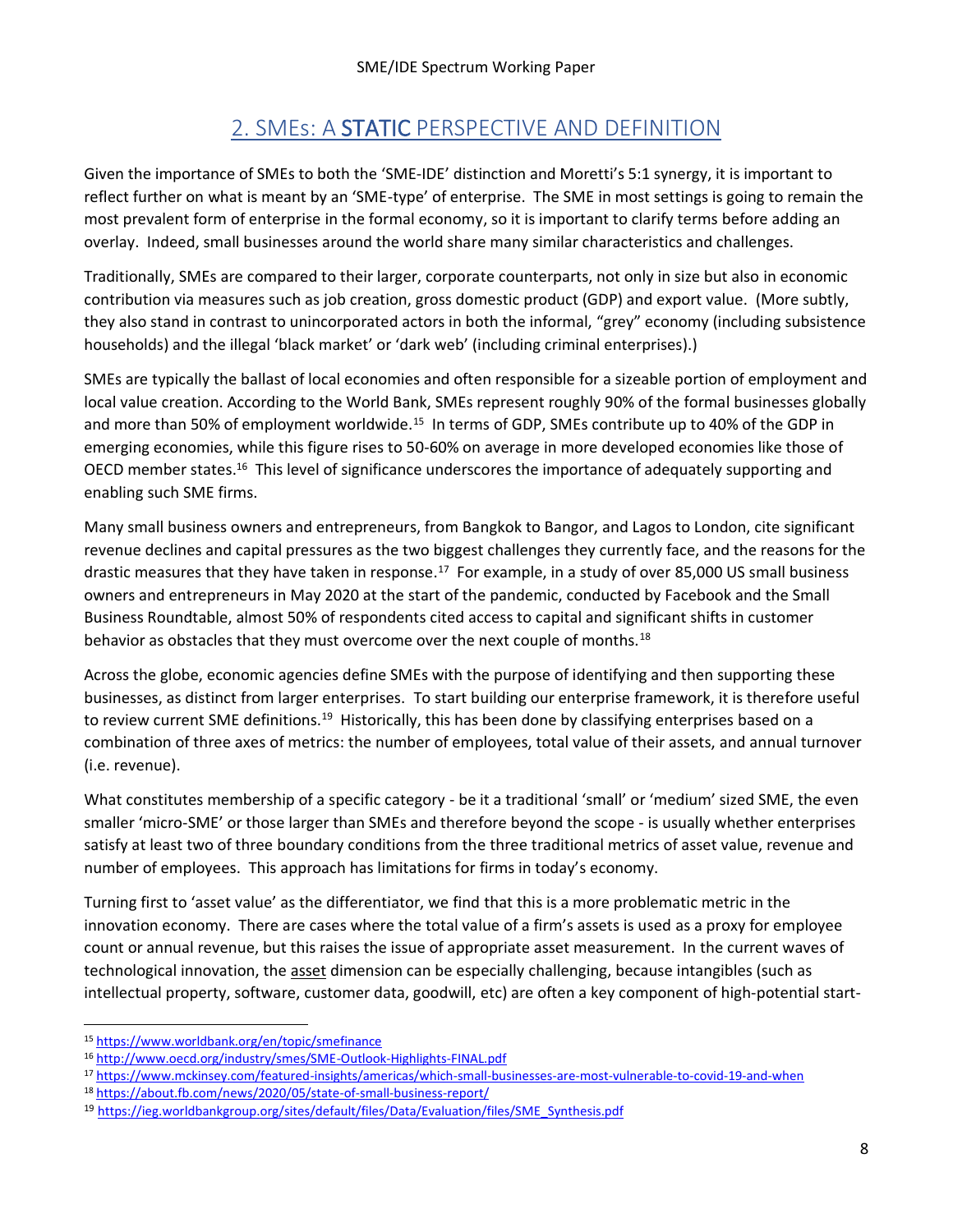ups, and yet are not always as easy to value as traditionally hard assets. Moreover, many start-ups and SMEs increasingly endeavor to be 'asset-light', for example by renting server or computing capacity from cloud providers, rather than buying and maintaining their own server assets.

Second, there is a focus on annual revenue (i.e. turnover, or top-level income). Ranges of revenue, while not as prone to variation as total assets, do vary from sector to sector (eg manufacturing vs services), and can be prone to the different growth dynamics that could exist between firms within the same sector (which we will discuss further below). Such sectoral variations can prove a challenge within one national market, even before allowing for revenues being reported in different (and fluctuating) currencies. For high-growth start-ups, top-line 'revenue' is also problematic as it misses the need for the initial spending to develop the new capability: in the graphic (above) for MIT's "IDE" category, it is clear that net earnings first go negative (as spending outstrips any initial revenue) before delivering greater returns – which is missed in a static model. Using top-line revenue as the baseline SME classifier can therefore pose problems in the design of policy and support for such firms.

Instead, we find that the most common and useful metric to differentiate enterprises is employee count: while there are no globally-agreed criteria for the boundaries, the emerging heuristic of three bands organized by the number of employees seems to allow for the greatest inter-regional and inter-national comparison, at least to a first approximation, as follows:-

- At one end are the *'micro-SME'* enterprises which are the smallest (such as sole proprietorships or small partnerships), and have the lowest number of employees (effectively in single digits, ie 1-9 employees).
- Then there are the 'small' SME enterprises which commonly range in size from 10 to 50 employees.
- Lastly, there are 'medium-sized' enterprises from 50 employees up to the large 'corporate enterprise' band, with the cut-off usually at about 250 employees.

As set out in the table of our Annex, there are clearly variations in different national jurisdictions. In a synthesis report by the World Bank, it is noted that SME classification criteria vary widely across jurisdictions.<sup>20</sup>

In our view, the number of employees as the main differentiator for enterprise size is the most effective baseline consistent with an approach that is currently favored by organizations like the OECD, and so is what we leverage in our framework. 21

That being said, using the number of employees as a general catch-all metric for categorizing SMEs provides an important snap shot of their "as is state" but one that is still rather static. It is more useful for firms that are in steady-state in their growth phase, where the next set of challenges might be to focus on growth potential building on realizing advantage or capturing productivity gains. We therefore build on this to understand the dynamic potential of these different SMEs based on some of their key intrinsic characteristics.

<sup>20</sup> [https://ieg.worldbankgroup.org/sites/default/files/Data/Evaluation/files/SME\\_Synthesis.pdf](https://ieg.worldbankgroup.org/sites/default/files/Data/Evaluation/files/SME_Synthesis.pdf)

<sup>21</sup> <https://stats.oecd.org/glossary/detail.asp?ID=3123>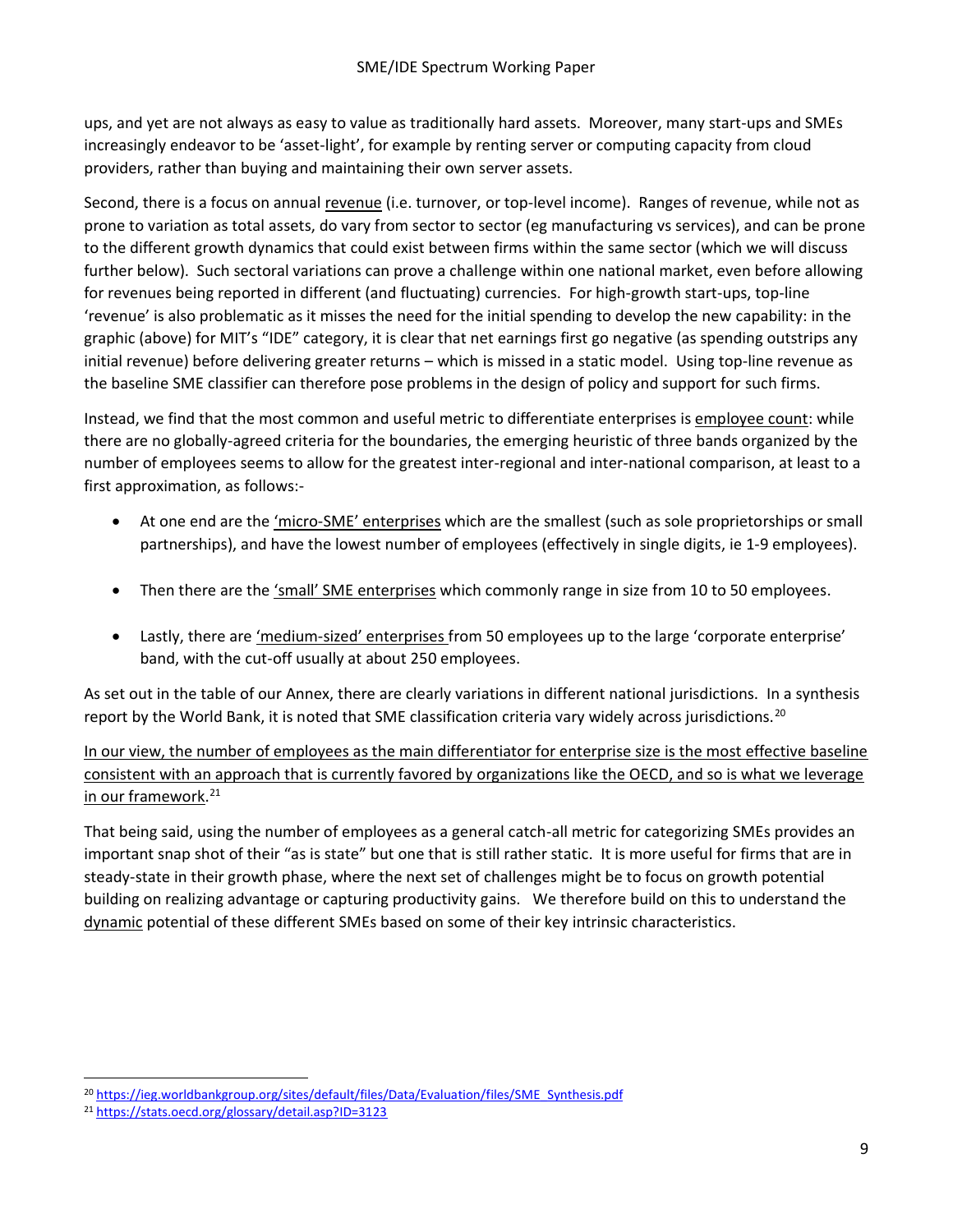### 3. 'SME vs. IDE' GROWTH AND 'ENTERPRISE POTENTIAL': A DYNAMIC VIEW

Given the importance of start-ups and 'young firms' to job-creation (especially after a recession), it is important to determine whether it is possible to identify high-potential firms such as 'IDEs' at their founding, in near realtime and in advance (i.e. *ex ante*) of their ultimate success, rather than having to wait until after (i.e. *ex post*) they have achieved certain desirable outcomes (such as growth in net positive free cash flow or job-creation).

This is not easy to determine, as the usual statistics (eg number of employees) might not differentiate between a 'lifestyle' micro-SME that the founder does not intend to grow, and the small founding team of an IDE with great growth prospects. Moreover, IDEs, as observed in the stylized graphic above, clearly have a time delay between founding and their positive outcomes, so it may take the usual statistics some time to be able to differentiate them. As a result, it would be useful to know in near real-time whether entrepreneurs are on the path to creating such outcomes or whether some policy or program needs adopting or adapting to encourage this.

#### 3a. ENTREPRENEURIAL ASPIRATIONS

When we consider such 'enterprise growth potential', we find it useful to first consider differences in the goals and aspirations set by the founders, owners, or managers of the business (as well as later consider the firm's productivity at any given stage in its lifecycle) as a way to examine what might be possible from its 'as-is' state.

Taking the initial conditions of an enterprise first, and recognizing that starting aspirations are not destiny, we believe they do shape both future strategy and operational behavior that are likely to drive future pathways. In the "Tale of Two Entrepreneurs," Murray and Aulet laid out an important distinction between two different types of enterprises in the economy, distinguishing them in large part by the initial aspiration of the entrepreneurs for their longer-term steady-state outcomes:

- SME start-up enterprise founders whose aspirations tend to be smaller and more local from the start, with a focus largely on serving local markets, and with no particular comparative or competitive advantage.
- IDE start-up enterprise founders who begin with a strong aspiration to grow, with a focus on regional and global markets, and on identifying potential sources of competitive advantage, usually grounded in innovation. Ultimately, IDEs are enterprises that have the ambition to scale and also the ability to do so, while traditionally having an eye towards a meaningful growth outcome such as an initial public offering (IPO) or a high-valued 'exit'. 22

These distinctions in aspiration obviously hide what is likely to be a continuum of growth aspirations, with an increasing number of would-be start-up founders (and those running existing SMEs) all seeking to build digitallyenabled enterprises that can utilize the growing number of digital platforms (from web-based distribution to online marketing) to enable growth beyond local markets. And thus, in our framework, we seek to provide an expanded typology that goes beyond just SMEs and IDEs, and also add variations within the key categories.

<sup>22</sup> [https://thestartupgarage.com/define-small-business-vs-high-growth-](https://thestartupgarage.com/define-small-business-vs-high-growth-startup/#:~:text=A%20startup%20company%2C%20also%20referred,to%20be%20repeatable%20and%20scalable)

[startup/#:~:text=A%20startup%20company%2C%20also%20referred,to%20be%20repeatable%20and%20scalable;](https://thestartupgarage.com/define-small-business-vs-high-growth-startup/#:~:text=A%20startup%20company%2C%20also%20referred,to%20be%20repeatable%20and%20scalable) [https://static1.squarespace.com/static/5963ccedebbd1a0ffdb5ae00/t/5e2f3c40a8a1855a711b224a/1580153925401/SCP+PIN+Paper+CO](https://static1.squarespace.com/static/5963ccedebbd1a0ffdb5ae00/t/5e2f3c40a8a1855a711b224a/1580153925401/SCP+PIN+Paper+COMPLETE.pdf) [MPLETE.pdf](https://static1.squarespace.com/static/5963ccedebbd1a0ffdb5ae00/t/5e2f3c40a8a1855a711b224a/1580153925401/SCP+PIN+Paper+COMPLETE.pdf)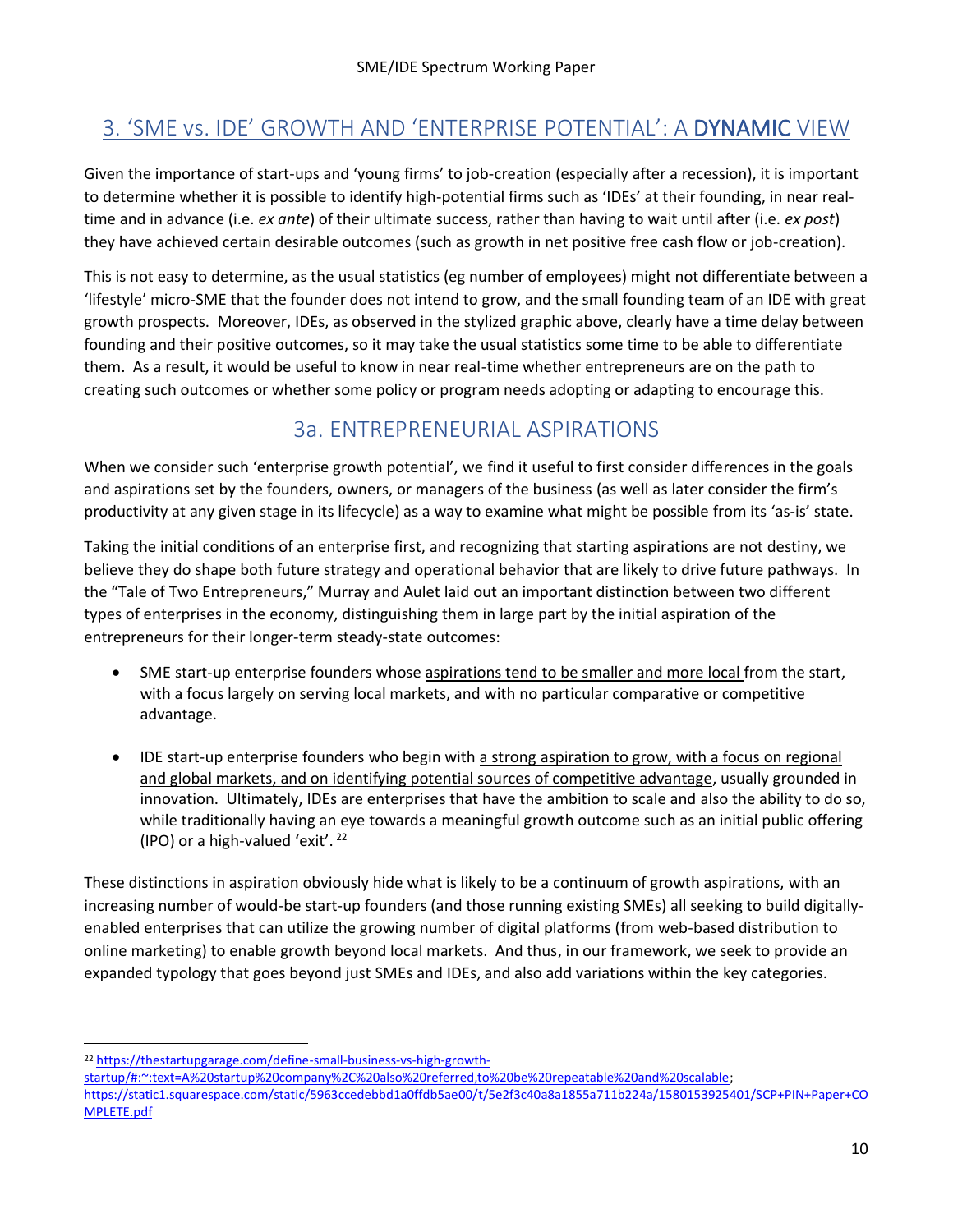Aspiration is an important characteristic that can be used to classify and differentiate enterprises prior to or at the time of founding, as it plays a critical role in the behavior of an entrepreneur, the type of support that they might be willing to have, and the type of support that their start-up needs. The larger the aspiration, the larger the amount of risk: as a result, the needs of a firm looking to manage and succeed in spite of such risk are radically different compared to a business which seeks to only serve a local market. Indeed, studies have highlighted that small business creation does not always lead to significant job creation with the short life span of many SMEs being a negative influence on job creation, and growth being limited by founder aspirations.<sup>23</sup>

Such aspiration is typically expressed through the operational decisions of the owners or managers of the enterprise – from what resources are gathered at the start, to how resources are used, and the approach taken in strategy and planning, as well as the market(s) the enterprise chooses to compete in. Given that this characteristic can fundamentally change the nature of an enterprise, the aspiration at founding, as expressed in initial assets and choices, is the foundational characteristic of our enterprise classification framework.

While IDEs are typically characterized by their *potential* scalability, this is hard to capture in advance and instead there are characteristics that their founders typically express at the early formation of the enterprise that signal the firms' growth potential.<sup>24</sup> In contrast, SMEs are often established by those with more bounded aspirations such as a vision of a business that can support self-employment, a lifestyle or limited local employment.

Importantly, from the perspective of policy-makers and others in the not-for-profit sector who aim to support entrepreneurs, such aspirations are malleable and are often endogenous to one's surroundings, role models, education and other factors, which suggests opportunities for intervention to raise the aspirations of potential founders and entrepreneurs. One such example of an intervention is the "Be the Spark" programme developed in Wales to increase the ambition of local entrepreneurs to focus on becoming more IDE-like rather than just SME founders, providing role models to change perceptions of the opportunities inherent in entrepreneurship.<sup>25</sup>

Based on this recognition that entrepreneurs have different starting aspirations for entrepreneurship and enterprise-building (including some being introduced to the concept of entrepreneurship as a new path for opportunity), our framework recognizes the need to consider (programmes in support of) entrepreneurs and their aspirations at or prior to founding especially as they create "proto-ventures" that they hope to initiate and scale for growth and impact.

#### 3b. TURNING ASPIRATION INTO EARLY ACTION

While aspiration suggests the moment prior to founding (when the enterprise is still but a 'proto-venture'), entrepreneurs also provide signals of their intent and of their start-up's potential in the earliest days of their enterprise development. Going beyond pure aspiration, it is possible to identify early actions that 'signal' entrepreneurial potential. Based on their 2014 work on 'Measuring Entrepreneurial Businesses: Current Knowledge and Challenges', Stern and Guzman developed an index to identify signals of such *ex ante* 'entrepreneurial quality' or *growth potential* based on the enterprises' subsequent (*ex post*) performance.<sup>26</sup>

<sup>23</sup> <https://thereader.mitpress.mit.edu/small-business-job-creation-myth/>

<sup>&</sup>lt;sup>24</sup> https://www.iicie.com/uploads/White-Paper/1466815388High\_Growth - Appster.pdf

<sup>25</sup> <https://bethespark.wales/>

<sup>&</sup>lt;sup>26</sup> Guzman and Stern, "NOWCASTING AND PLACECASTING: ENTREPRENEURIAL QUALITY AND PERFORMANCE" (2015), subsequently published by the NBER [\(https://www.nber.org/chapters/c13493.pdf\)](https://www.nber.org/chapters/c13493.pdf).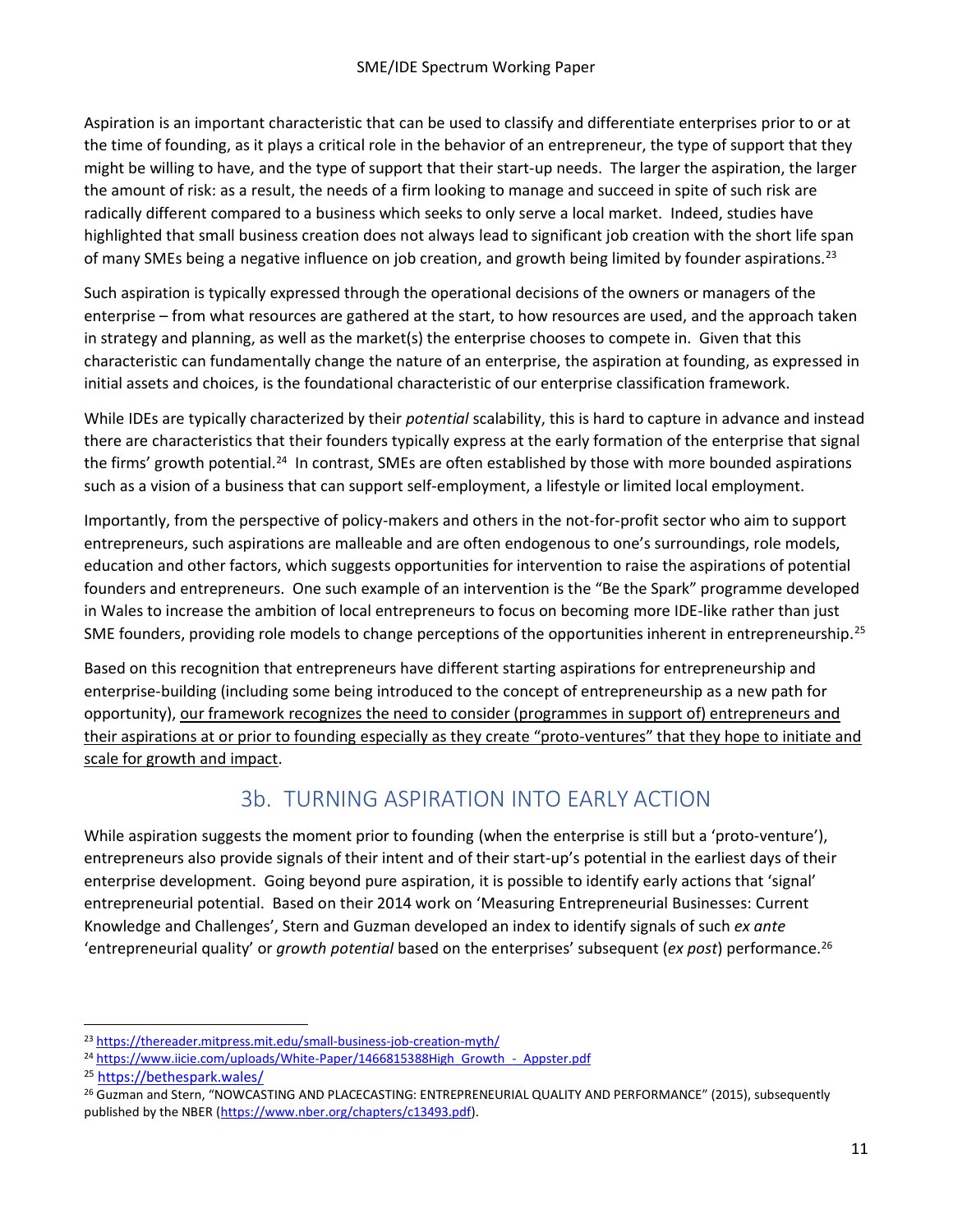In their Entrepreneurial Quality Index (EQI), Guzman and Stern highlight the different characteristics of the early formation of new high-growth/high-potential ventures (like IDEs), from traditional SMEs, founded with lower aspirations which ultimately exhibit lower 'quality' outcomes e.g. lower employment, value creation or scaling up. They frame the entrepreneurial 'quality' of ventures based on their likelihood of achieving a 'meaningful growth outcome' – eg a highly valued acquisition by a larger firm or an initial public offering within a 6-year time period. Using predictive analytics, the work of Stern and co-authors illustrates the high correlation among early founding signals, the likelihood of a meaningful growth outcome, and the long-term growth with most ventures. Their EQ Index (EQI) incorporates critical enterprise 'signals' from the first year of founding that are highly predictive of later outcomes.

In their research, enterprises lower on the EQI scale are typically registered locally, take eponymous names such as 'Phil's Pizza', seek little outside capital (with any being more from collateralized debt, e.g. a bank loan, rather than equity) and have little if any intellectual property (IP) in the form of trademarks, patents, etc.

At the other end of the outcome potential distribution come ventures with more complex names (often with only limited meaning e.g. "Phylion"), that are more formally registered (e.g. in the US in Delaware, a state with entrepreneur-friendly regulations) and have some IP for which they have sought protection through filing for patents, trademarks or copyrights. All these extra steps demonstrate the founders' significant sophistication with regards to business formation, signaled through incorporation, comparative advantage and necessary filings (both for tax and IP protection) and assets (such as IP). More than anything, these signals suggest both aspirations and potential for growth based on the creation of potential advantage (especially but not only in the form of patents).

The pursuit of different types of external financing is an especially important signal that can be used to estimate a firm's position on a dynamic growth potential scale, as this signals that the entrepreneur has assessed the start-up's financing needs, presented them in a way that is convincing to outsiders, and then persuaded an outside party (beyond 'friends and family', such as an angel investor) to take an equity stake in the future of the business. This is a major differentiator: funding sources such as institutional venture capital (VC), a common source for aspiring IDEs in the US, actually represents only 0.6% of all outside equity-based funding.<sup>27</sup> As important, less than 0.1% of start-up enterprise ever raise formal VC funds, though many more take equity funding through business angels (either individually or as syndicates). A willingness to consider and then successfully raise venture funding, either angel or VC, signals growth potential: a fifth of current public US companies raised venture capital at some point in their early history.<sup>28</sup>

Overlaying geography over their analysis of EQI in their Startup Cartography Project (SCP), Stern and co-authors illustrate that, while some areas have a higher concentration of high growth potential enterprises – notably innovation ecosystems such as Boston and Silicon Valley - every region supports firms along the entire growth potential (EQ) continuum.<sup>29</sup> This implies that there is a spectrum of start-up types, not just a binary SME:IDE distinction: in the 'middle' of this range of start-ups are those that are taking advantage of digital capabilities, ranging from those close to the traditional SME end of the spectrum using existing 'off the shelf' digital tools to

- <sup>28</sup> <https://www.gsb.stanford.edu/insights/how-much-does-venture-capital-drive-us-economy>
- <sup>29</sup> [https://www.startupcartography.com,](https://www.startupcartography.com/) with research at
- [https://www.startupcartography.com/research#:~:text=%20The%20Startup%20cartography%20project%20%201%20Overview,American](https://www.startupcartography.com/research#:~:text=%20The%20Startup%20cartography%20project%20%201%20Overview,American%20entrepreneurship%20requires%20not%20simply%20counting...%20More%20) [%20entrepreneurship%20requires%20not%20simply%20counting...%20More%20](https://www.startupcartography.com/research#:~:text=%20The%20Startup%20cartography%20project%20%201%20Overview,American%20entrepreneurship%20requires%20not%20simply%20counting...%20More%20)

<sup>27</sup> <https://www.kauffman.org/entrepreneurship/reports/startup-financing-trends-by-race-how-access-to-capital-impacts-profitability/>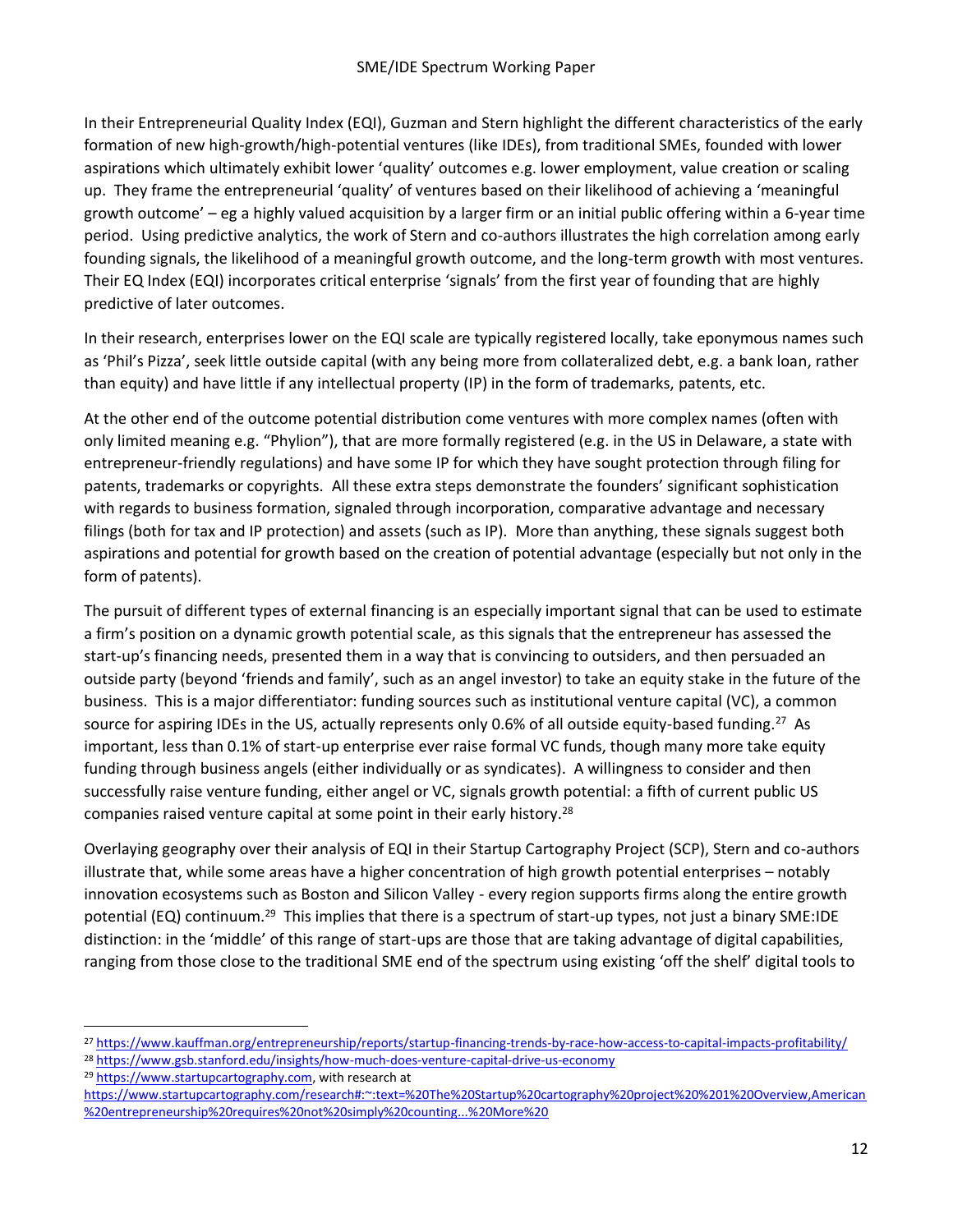allow for 10% growth and scale, to those building at the forefront of digital technology to build new digitallyfocused IDEs, with more of a focus on 10x transformational growth.

The first image below reveals classic clustering in Massachusetts around the 'innovation hub' of greater Boston, especially Cambridge: the second image is of start-ups registered in the part of Cambridge around MIT and its Great Dome). Both images include a 'distribution' range that demonstrates the spectrum of firms, from SMEs with lower entrepreneurial 'quality' (or potential) through the middle range of those that try to harness some digital capabilities, to highly-innovative IDE-like firms with growth potential at the very top of the scale.<sup>30</sup>



Graphics from "Nowcasting and Placecasting Entrepreneurial Quality and Performance" pp.90 and 94.

This underlying continuum of enterprises serves as the basis for identifying dynamic potential. $31$  It also suggests that each region consider its enterprise support in a way that is somewhat differentiated. This approach is well illustrated in the way in which banks including e.g. NatWest and Barclays differentiate their support of startsups. Barclays Eagle Labs have regional hubs throughout the UK to support entrepreneurs with medium-growth potential aspirations in classic 'digitally-enabled' activities: in contrast, its RISE accelerator (in London) is focused on very high growth potential 'digitally-focused' IDEs (with a fintech focus). NatWest offers 'Business Builder' support to many SMEs while its Accelerator is for the high growth potential IDEs. Likewise, the Entrepreneurial Spark (eSpark) programme (formerly supported by NatWest) differentiates more SME-like support with its "Crucible Programme" from its more intensive, growth oriented "Accelerator Programme".<sup>32</sup>

Based on this analysis of growth potential at founding, our framework considers the range of start-ups across the spectrum from traditional SMEs through a middle range to the IDE end of the spectrum, recognizing the importance of SMEs enabled by digital tools and approaches beyond traditional small and micro-SMEs. We also emphasize the importance of these early founding years (e.g. years 0-3) as a time when critical decisions are made that shape future growth activities and advantages.

<sup>30</sup> "Nowcasting and Placecasting Entrepreneurial Quality and Performance" in <https://www.nber.org/chapters/c13493.pdf>

<sup>31</sup>[https://static1.squarespace.com/static/5963ccedebbd1a0ffdb5ae00/t/5e2f3c40a8a1855a711b224a/1580153925401/SCP+PIN+Paper+](https://static1.squarespace.com/static/5963ccedebbd1a0ffdb5ae00/t/5e2f3c40a8a1855a711b224a/1580153925401/SCP+PIN+Paper+COMPLETE.pdf) [COMPLETE.pdf,](https://static1.squarespace.com/static/5963ccedebbd1a0ffdb5ae00/t/5e2f3c40a8a1855a711b224a/1580153925401/SCP+PIN+Paper+COMPLETE.pdf) p.32.

<sup>32</sup> <https://www.entrepreneurial-spark.com/index.php/entrepreneurs/>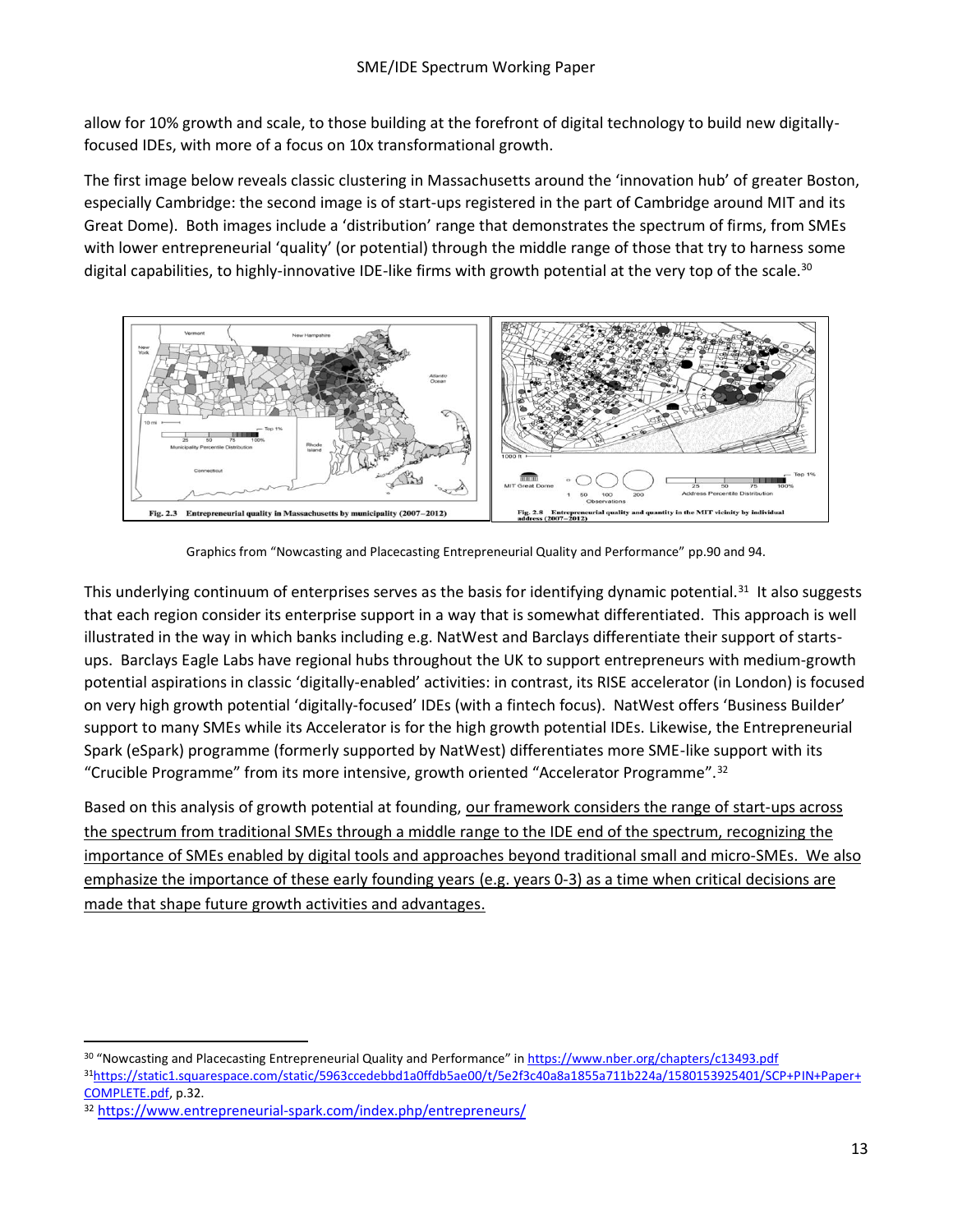#### 3c. DIFFERENTATING AMONG IDEs: UNICORNS AND OTHER ANIMALS

In Silicon Valley over the past decade, aspirations and expectations for growth expanded beyond simple IDEs. Since 2013, this has been characterized as reaching 'unicorn' status, i.e. an enterprise valuation by private capital of \$1 billion (through a suitably high multiple of its underlying revenue).<sup>33</sup> This naming convention caught on elsewhere (as countries celebrate their own start-ups that reach 'unicorn' status). Thankfully neither the terms 'decacorn' (\$10bn) nor 'hectocorn' (\$100bn) in the 'bestiary' seem to have made it out of the Valley.

In a popular blog post by start-up accelerator "Y Combinator" founder, Paul Graham argues that start-ups are designed to grow fast for the purpose of capturing as much of the large market they are in as possible.<sup>34</sup> Growth, both in Graham's post and more broadly, comes with the expectation of a rapid increase in customers, visitors or other metrics that signal the value of the enterprise. In the same post, Graham noted that 5% growth *per week* is expected for these types of high-growth business in its early stages, with 10% growth per week being considered exceptional. In a study done by Institutional Venture Partners in 2013 where they looked at the growth rates of successful start-ups that became large enterprises in the years prior to their public offering, a median growth rate of 130% year on year was observed at the early stage, with even the lower quartile of firms exhibiting 80% growth year on year.<sup>35</sup>

At the early stages of enterprise building (i.e. in the first 1-3 years) - where a lot of start-up enterprises still satisfy current SME definitions (e.g. a small number of employees) – a number of start-up firms will have both the aspiration to grow and the starting assets and advantages to grow at an exponential rate, to capture the market as fast as possible, and to achieve 'escape velocity' from the competition, thus suggesting they sit within our definition of IDEs.<sup>36</sup> Interestingly, many of the most famous unicorns (and other high-growth IDEs) are based on new applications of, and approaches to, digital capabilities, with venture founders using these capabilities to build transformative '10x' changes in solutions and opportunities.

It should be noted that this 'hyper' growth, digitally-focused IDE category is extremely rare (even in expectation) and, as noted, is dominated mainly by those enterprises with a focus on software-based businesses whose scaling can be financed by impatient, returns-oriented venture capital, and without any significant 'deep tech' risks. For that reason, digitally-focused opportunities are at the heart of the many IDEs funded by venture capital and others. Thus, within our framework, support for such firms (potential unicorns?!) would be provided in the early years (1-3 years after founding) for a narrow sub-set of entrepreneurs and enterprises with both aspiration and advantage typically focused on building new and digitally-focused capabilities to meet new needs.

Aiming for 'unicorn' status is clearly a signal of aspiration but may overshadow important IDEs whose underlying technology (solution) and market (problem) require significant amounts of capital, longer development phases and more complex sales efforts – ie 'deep-tech' IDEs. This subset of IDEs stands in contrast to those that are more purely digitally-focused and therefore do not entail the costs of those based on more 'deep tech' solutions. The latter type of deep-tech IDEs whom we might refer to as 'dolphins' (in recognition of their ability to dive deep and remain submerged for long periods before emerging above the surface) can include fields such as quantum (contrasted to eg conventional computing), fusion (rather than traditional fission) for cleantech, and

<sup>&</sup>lt;sup>33</sup> Aileen Lee first used the 'unicorn' phrase in 2013 for "billion dollar exits", though such start-ups need only reach that dollar amount through private valuations:<https://techcrunch.com/2013/11/02/welcome-to-the-unicorn-club/>

<sup>34</sup> <http://www.paulgraham.com/growth.html>

<sup>35</sup> <https://techcrunch.com/2013/08/24/how-fast-should-you-be-growing/?guccounter=1>

<sup>36</sup> <https://mastersofscale.com/peter-thiel-escape-the-competition/>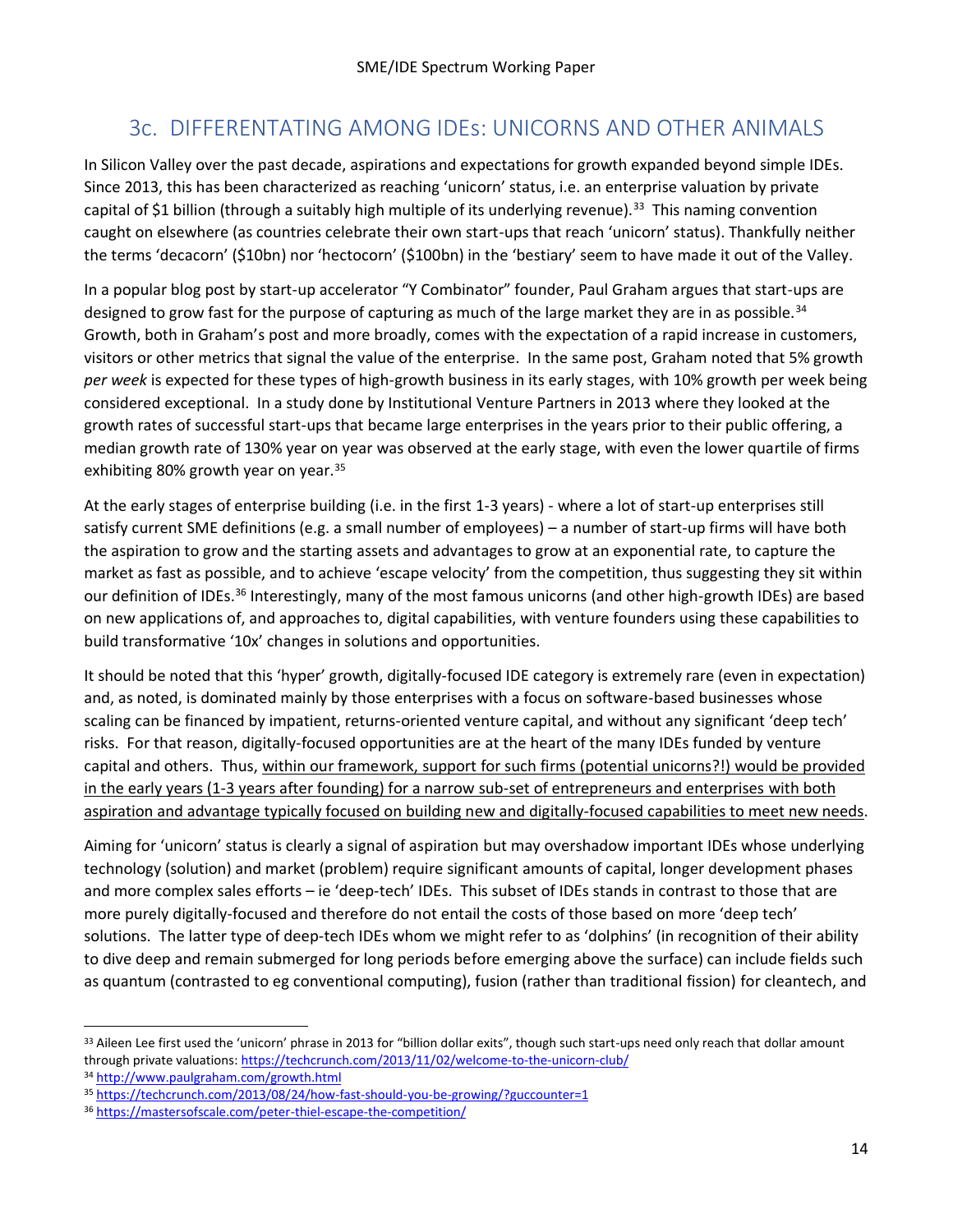life sciences research underpinning the biotech sector. They can make outsize contributions to society because of their focus on taking deep tech ideas to impact, emphasizing critical missions from healthcare and agriculture, to climate change and national security.

This focus on mission is aptly illustrated at the current time by at least two of the biotech enterprises which have developed vaccines: Moderna in Cambridge MA and BioNTech in Germany. Both were founded in 2012, shortly after the last recession, with patient risk capital used to overcome significant scientific and technical risks (eg in RNAi), but neither achieved 'unicorn' status prior to their development of a SARS-COV-2 vaccine in 2020. As such, they would have failed Graham's "5% growth *per week*" test, which can probably only be achieved by primarily digital start-ups.

Instead, support of deep-tech enterprises with such longer-term, R&D/-S&T-enabled IDE growth potential must come with understanding for the challenges of complex science and technology, often in highly regulated markets, with sophisticated supply-chains.

The distinction within early-stage IDEs of those with digitally-focused versus deep tech approaches (unicorns versus dolphins) is critical as we consider modes of intervention because they each require specialized sector dependent support, financing and infrastructure. The first category includes the software-based, consumeroriented platforms with Valley-like expectations of early 'hyper-growth' in revenue, that are typically supported by for-profit accelerators such as Y-Combinator and TechStars, with intense mentoring and resources for rapid experimentation. In contrast, deep tech IDEs, often spun out of university or government laboratories, are focused on de-risking frontier science and may require much more patient capital, innovation infrastructure (of the type found in Catapults and elsewhere) and government partnerships.

Societies facing a number of challenges will benefit from encouraging the conditions for both sorts of IDEs, especially those with more of a 'mission focus' and requiring greater early-stage support.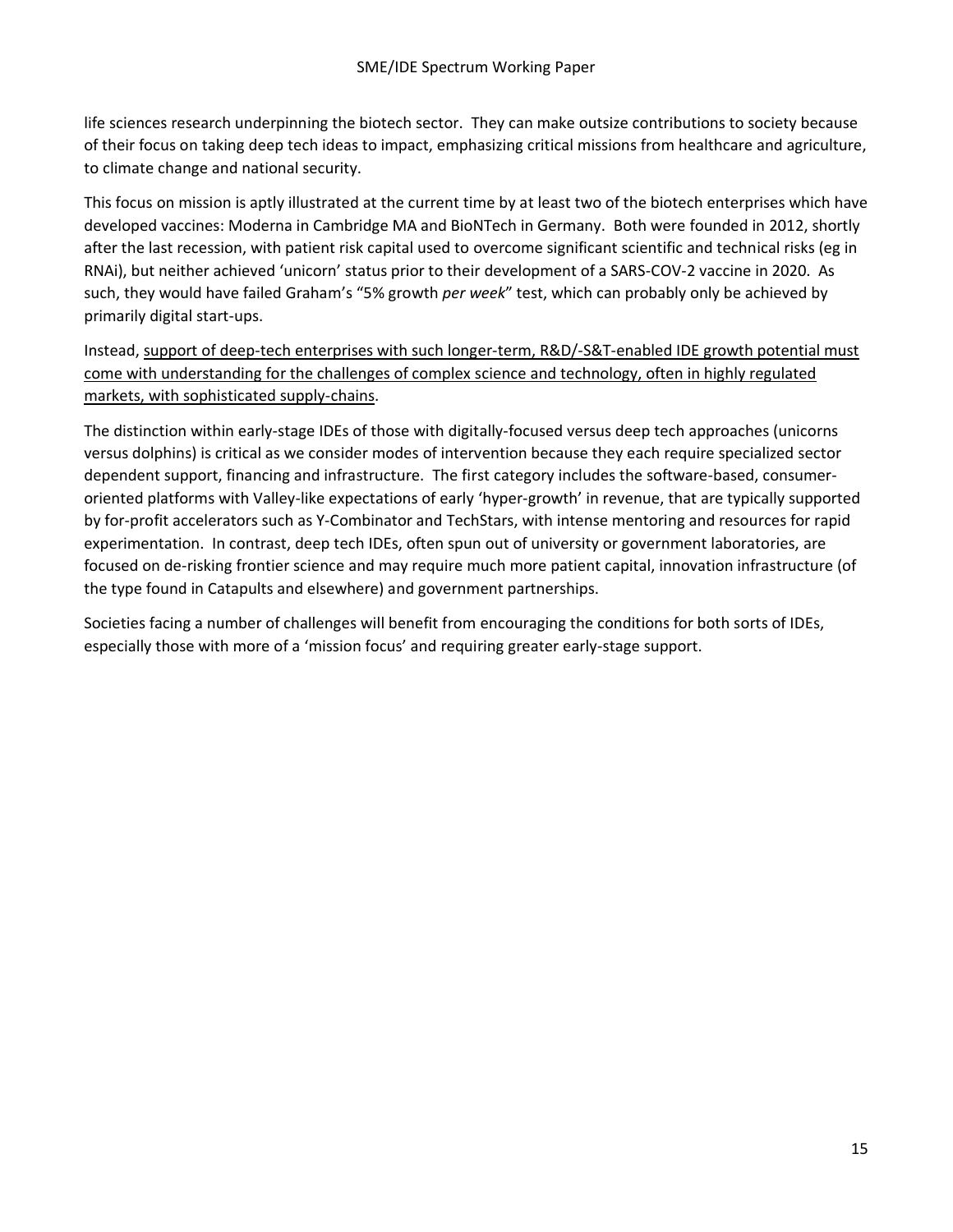#### 4. TRADITIONAL SMEs, PRODUCTIVITY GROWTH AND A SPECTRUM

Having added a more dynamic aspect to the static start-up classifications – one that emphasizes potential for different growth paths in the early phases of the enterprise lifecycle – it is worth examining another measure that allows us to characterize SMEs at a later stage in their lifecycle, but with significant implications for their long-term dynamics – namely their 'added value' or productivity (per employee). With this measure of current productivity comes the dynamic potential for productivity increases along that spectrum. Including productivity as another (dynamic) classifier necessitates that we look at enterprises (beyond the start-up phase) as a range of firms on a continuum from low- to high-productivity, with much room anywhere in-between.

#### 4a. PRODUCTIVITY & POTENTIAL

One common measure of such productivity is based on 'Gross Value Added' (GVA).<sup>37</sup> While this GVA can be calculated for a country (and is sometime more useful than GDP as a macro-economic measure), we focus on GVA at the enterprise level and - following the work of the Bank of England - understand the distribution of firms in a given country to lie across a national productivity spectrum.

From the perspective of government intervention and programmatic support, we find it useful to consider a firm's dynamic productivity potential, ie the distance a firm might travel to reach the mean or the maximum productivity in its region or sector. To do so, we must compare firms of a given (employee) size across a productivity distribution to benchmark their performance with peers. At a fine-grained level of analysis, one can analyze within segments by comparing all the small SMEs within a sector and age group. It is also possible to compare an enterprise to its sector- and age-specific peers within a region to understand where a single firm or group of firms lies on a distribution, and to find relevant peers which might serve as role models or benchmarks.

Concretely, just as one can place enterprises on a continuum based on the number of employees (at any stage of its life), or growth (EQ) potential (at the earliest stage of the lifecycle), one can also array firms which are reaching "steady state" (e.g. after 3 or more years) along a GVA continuum, from low or even negative GVA up to the very highest end of productivity. This continuum, and indeed the significant variance, is a particularly important 'productivity puzzle' in some countries. In the United Kingdom, for example, some enterprises are among the most productive in the world - comparable with new high-growth ventures in the United States while those in the lowest percentiles of GVA in the UK have some of the lowest productivity per venture throughout Europe.

Andy Haldane, Chief Economist at the Bank of England (BoE), has recently emphasized the importance of productivity as a measure of the contribution of a country's enterprises (no matter their size) to the national economy (as better than other single metrics e.g. jobs, revenue or assets) and in comparison to that of peer

<sup>&</sup>lt;sup>37</sup> An enterprise's GVA is a measure of its 'output' (i.e. gross revenue or income) minus the intermediate consumption 'input' costs to produce said output. As an enterprise's GVA can then be divided by the number of its paid employees, this produces a useful further measure of productivity, ie 'GVA per employee'.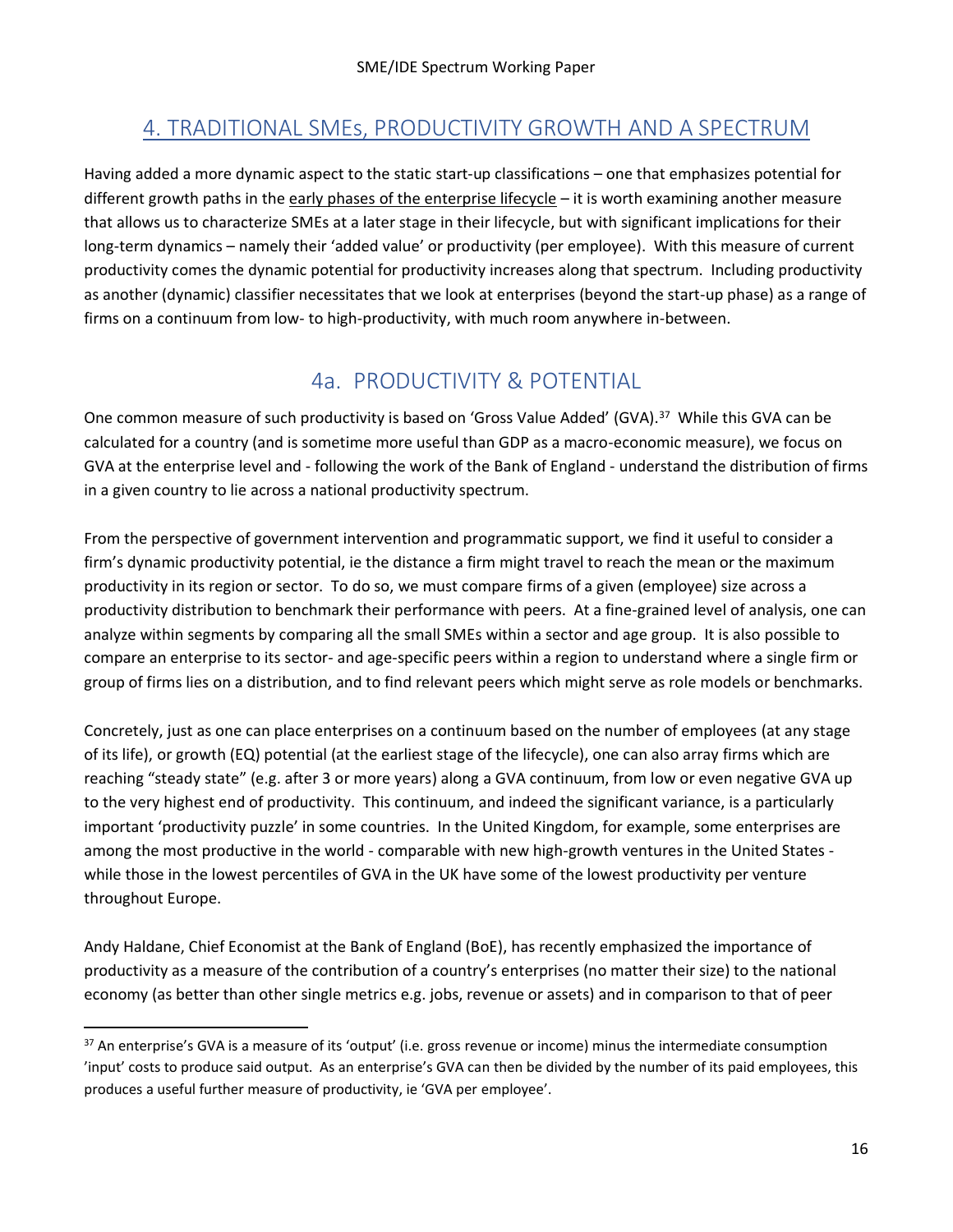countries, revealing where the strengths and weaknesses are. For example, in the Bank of England (BoE) graphic below, it is possible to see what is sometimes called the 'long tail' of lower-productivity firms in the UK, here compared to France and Germany. While addressing the country-level "Productivity Problem" of the UK since the great recession, the graphic reveals that the UK has a higher proportion of 'less productive' firms, ie ones which are not achieving their full potential in terms of their productivity, but also some high-productivity ones.<sup>38</sup>



In the BoE graphic below, Haldane digs into the variation in productivity in the different strata of enterprises (organized by size, i.e. number of employees): the productivity (measured by GVA per employee) of small, medium, and large British enterprises shows that there is some correlation between enterprise size and GVA, especially in the 'fat tail' to the left of the curve's peak. This tail illustrates a correlation between small size and negligible (and even some negative) contributions to 'gross value added' to the economy.<sup>39</sup> Again, this reveals a category of small firms not fulfilling their potential compared to their peers, and to enterprises at other scales.



<sup>38</sup> [https://www.bankofengland.co.uk/-/media/boe/files/speech/2018/the-uks-productivity-problem-hub-no-spokes-speech-by-andy](https://www.bankofengland.co.uk/-/media/boe/files/speech/2018/the-uks-productivity-problem-hub-no-spokes-speech-by-andy-haldane)[haldane.](https://www.bankofengland.co.uk/-/media/boe/files/speech/2018/the-uks-productivity-problem-hub-no-spokes-speech-by-andy-haldane) Distribution of firms of various sizes (small, medium, and large) and their level of productivity measured by GVA per employee. From a static perspective, small enterprises can be classified as firms with low productivity levels on average and an increase in productivity signals growth in firm size. But the very fact that GVA among enterprises of all sizes is a distribution, with firms of all sizes exhibiting low and high GVA to a certain degree, signals an opportunity to classify firms through a more dynamic lens, even within size. <sup>39</sup> <https://www.ft.com/content/f5e074ae-9734-11e8-b67b-b8205561c3fe>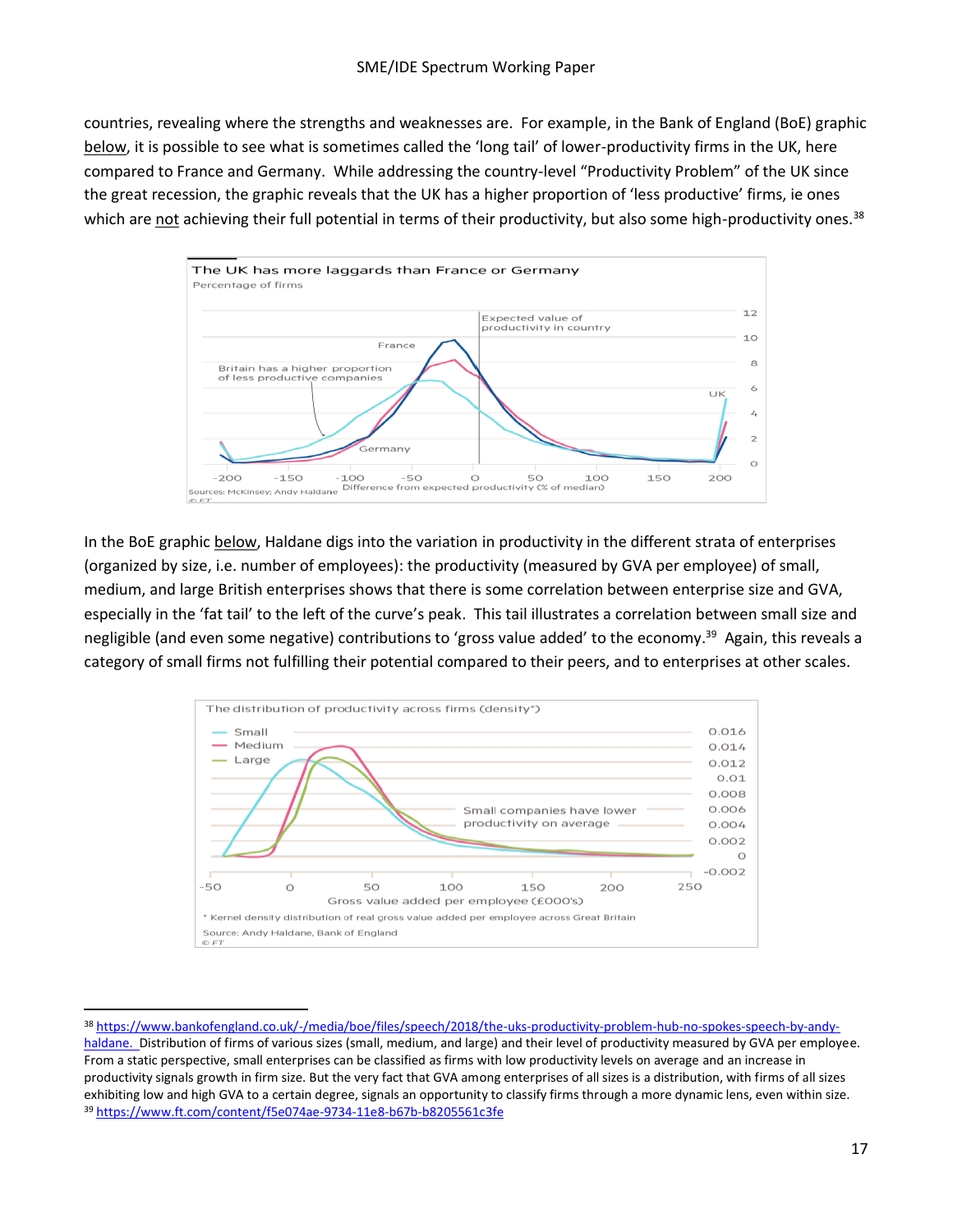Building up our MIT framework to include this productivity potential, we can examine the relative productivity of SMEs once they have reached some steady state e.g. after 3 years. For example, we can identify SMEs with below average productivity (which might benefit from a programme of simple productivity-enhancing steps) compared to higher productivity enterprises that may have taken such steps already.

A great example of such a programme is "Be The Business" in the UK [\(https://www.bethebusiness.com\)](https://www.bethebusiness.com/) which aims simply to "make your business more productive". This often means providing simple tools for operational effectiveness or financial management. For firms with higher levels of productivity, perhaps at a larger-scale, interventions may emphasize using effective digital tools to move from average to high levels of productivity.

In simple terms, for firms reaching a steady-state, e.g. after 3 years, productivity comparisons can serve as an indicator of productivity potential and thus provide a way to triage different interventions. Indeed, adding productivity into the mix as a cross-sectional measure (especially for small enterprises) provides a particularly useful way of identifying very low productivity firms and to structure interventions accordingly.

#### 4b. SMEs, POTENTIAL PRODUCTIVITY & 'GAZELLES'

A focus on productivity highlights the 'fat tail" of low productivity SMEs with opportunities to grow based on simple interventions and enhanced managerial methods. In the middle of the distribution lies a range of other small enterprises with good growth rates (both in revenue and employees): while they have recently been overshadowed both by those chasing 'unicorn' status at the highest end of growth and the low productivity fat tail, ironically, it was through an initial effort to understand the small business contributions to job creation and prosperity that these so-called medium-growth 'gazelles' were labelled.

In his original 1979 study, MIT Researcher David Birch said that small businesses (which he described as 'mice') are responsible for most of the job creation in the US, upwards of 80% in fact, compared to large corporate enterprises (which he described as 'elephants').<sup>40</sup> As well as starting the fad of using animal types to describe enterprises, it was this study that popularized the focus on smaller businesses and on developing better ways to support them to improve employment and create prosperity.

Birch revisited his original study to clarify that it was a subset (rather than all) of the small businesses that were mainly responsible for sustainable job creation.<sup>41</sup> This subset of small but growth-oriented enterprises is what he called 'gazelles', which he defined as businesses that grow their revenue at least 20% a year over at least four (which implies a doubling of revenue over that period) from a base of at least \$100,000 revenue per year (once they had survived the 'start-up' phase and were in a steadier state).<sup>42</sup> Further study by Birch and co-authors has shown that 'gazelles' are a small percentage (2-5%) of firms, tend to be older (signaling the importance of firms being able to thrive for some time), and can be found in a diverse range of sectors – from retail and wholesale, through services to technology. <sup>43</sup>

When it comes to determining what characteristics signaled a firm ultimately achieving 'gazelle' status, most relate to internal capability versus correlation with past business performance (suggesting that these potential

<sup>40</sup> David Birch, The Job Generation Process (1979). University of Illinois at Urbana-Champaign's Academy for Entrepreneurial Leadership Historical Research Reference in Entrepreneurship

<sup>41 &</sup>quot;The Gazelle Theory: are some small companies more equal than others?" in Inc. (2001), building up "Birch's Bestiary" of animal descriptions: [\(https://www.inc.com/magazine/20010515/22613.html\)](https://www.inc.com/magazine/20010515/22613.html)

<sup>42</sup> Birch, D. L., & Medoff, J. 1994. "Gazelles." In Labor markets, employment policy and job creation, ed. L. C. Solmon &A. R. Levenson. Boulder, CO: Westview.

<sup>43</sup> "High Impact Firms – Gazelles Revisited" (Zolton Acs et. al, 2008)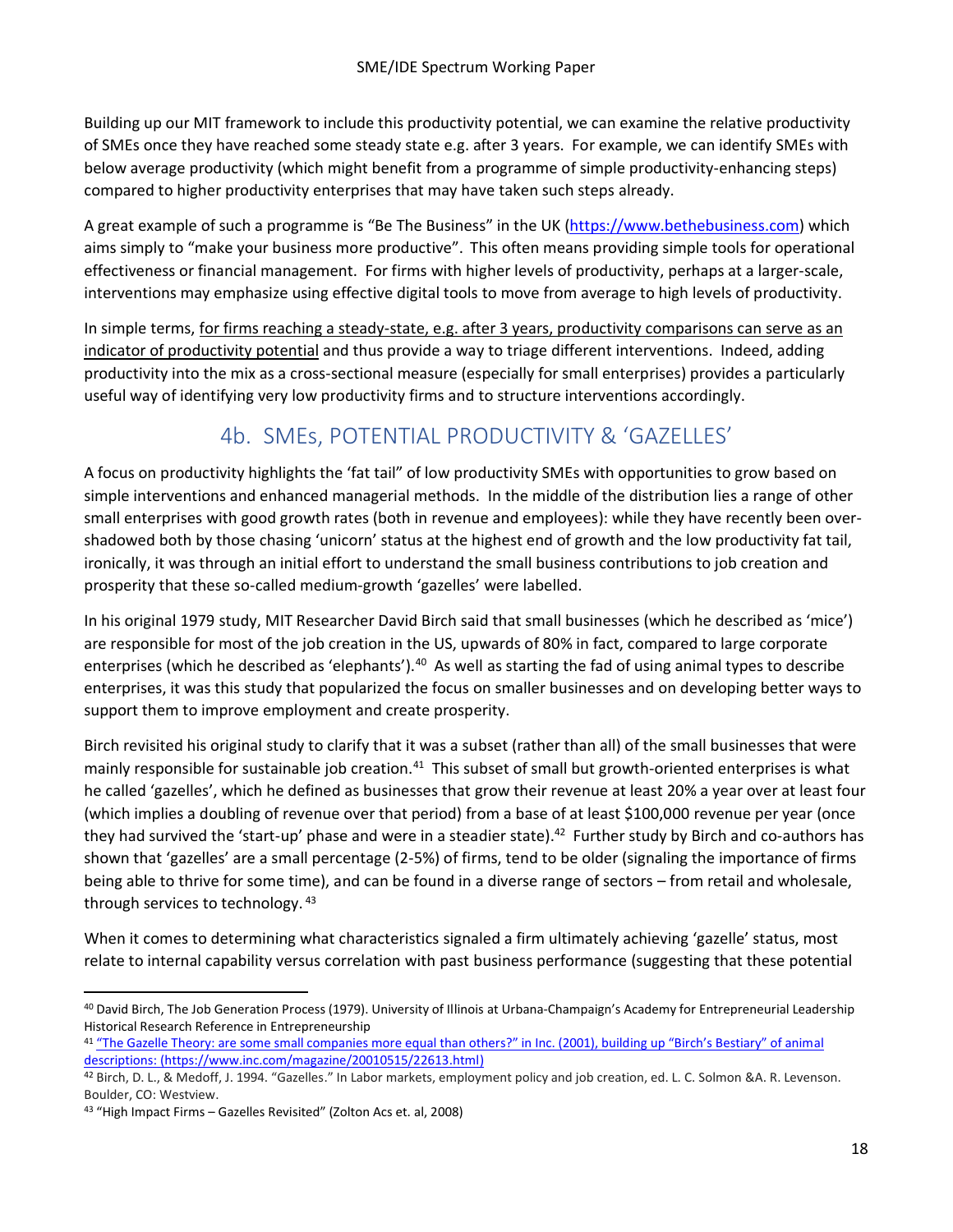gazelles might be anywhere on the mid to low part of the productivity distribution). In fact, in the study of the characteristics of gazelles in the time period prior to their growth, Professor Zolton Acs and co-authors found that these firms showed either mixed signals (revenue growth or employee count) or no signal at all to their subsequent potential, and there was no way to identify firms beforehand on these metrics alone. Later studies showed that what enabled these firms to become gazelles was their capability to innovate within their sector, their high degree of market orientation, the high sense of ownership within the firm, and their access to business networks and resources.<sup>44</sup>

More recent studies suggest that it is now access to digital capabilities – both in terms of internal capacitybuilding as well as external digital capabilities, eg that support online sales and marketing as well as supply chains – that enables gazelle-like growth. Taken together, this suggests that programmes and digital support for mid-productivity enterprises with aspirations to use digital tools and become more digitally-enabled, with willing and motivated teams, are an important part of a wider portfolio of support, consistent with a framework that considers older SMEs along the productivity continuum.

To put it another way, established SMEs may not be able to go back to their founding, and change their spots to become an IDE (with exponential growth aspirations for 'unicorn' status), but later in life they may to go for 'gazelle-like' growth in their revenue, which would boost their GVA (so long as they control costs), allowing them to boost their productivity, hire more employees and/or a blend of the two. In family-owned SME businesses, this shift can come with new generations (or outside managers) seeking a new approach. Without becoming a start-up again, these mature SMEs can launch such new ventures internally (as a business improvement process or innovation project), or as a new semi-independent business unit that can be integrated later. Likewise, they can also adopt a range of digital tools and approaches to drive their productivity. Such a growth plan may result in the enterprise growing in terms of employment, perhaps even with an upgrade from being a small (i.e. 10-50 employee) SME to a medium-sized one (ie with over 50 employees).

Importantly, given the abundance of SMEs globally, it may be a net benefit to an economy (or a region) for a larger number of its SME firms to aspire to more realistic 'gazelle-like' growth, rather than all of an ecosystem's resources be focused on the even smaller handful of IDEs that might aspire to arbitrary 'unicorn' status. There is no magic to either the 'gazelle' name or the '20%' growth rate (for year-on-year revenue), so different countries or regions may wish to go for different names (beyond Birch's 'bestiary') for their own SME growth enterprises, perhaps with different target levels of growth. Even 10% year-on-year growth – which may sound more manageable – results in a doubling in revenue in just over seven years.

<sup>44</sup> Zvonko, B et. al. "Importance and Role of Fast Growing Companies – Gazelles in Modern Economies". 2015.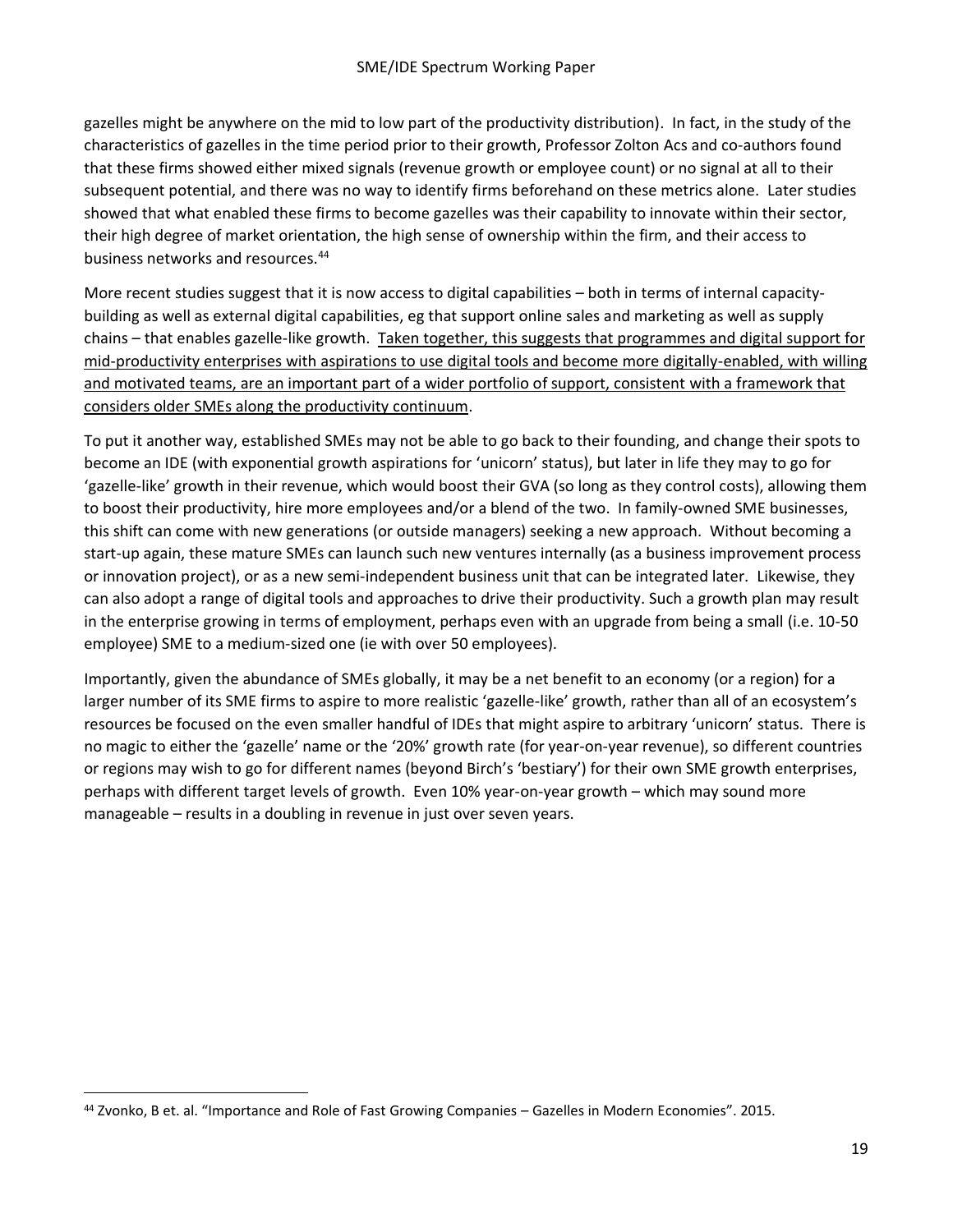#### 5. BRINGING IT TOGETHER – A NEW 'SMALL ENTERPRISE' FRAMEWORK

The productivity puzzle - along with evidence of an entrepreneurial continuum in aspiration, in growth potential (or entrepreneurial quality) and in productivity potential - suggests the need to build a framework for enterprise support along two dimensions: The first is the lifecycle of enterprises from early aspirations of entrepreneurs, through early growth phases, and then to later opportunities for productivity and scaling: the second dimension is a continuum, moving away from a simple 'SME to IDE' dichotomy.

Taking the first dimension, we propose that support considers three lifecycle phases:

- Early aspiration (for would be entrepreneurs): the phase prior to enterprise founding, as captured in eg Global Entrepreneurship Monitor (GEM) studies identifying individuals with entrepreneurial intentions (within the next three years), or those who have established enterprises in the past and are in the prefounding or 'proto-venture' phase.
- Early founding action (for early stage starts-ups): the phase from formal founding and incorporation out to e.g. 3 years old, when early assets and advantage are developed, funds are raised and other critical founding decisions are made that signal and shape future trajectory and growth.
- Later acceleration of scale (for start-ups typically over 3 years old, considering growth, scaling and productivity increases): the phase when some businesses reach steady-state or a growth inflection point that could serve as a platform for additional growth or an opportunity to improve productivity.

Our second dimension focuses on dynamic potential along a continuum of enterprises. For this, we propose that support structures be designed to support new start-up enterprises along a continuum, rather than separating them into just two distinctive categories (eg SMEs versus IDEs). Such an approach aims to balance the needs of policy-makers (eg requiring some categorization of enterprises) with recognition of the reality of a distribution over a continuum. Thus we suggest the need to categorize 'start-up' enterprises into different types which exist along a continuum:-

- **SME-like start-up** enterprises whose founders have lower growth aspirations, where the formation of the enterprise may be due to necessity or lifestyle factors, and whose business sophistication is lower: these are likely to become micro-SMEs (with employees in the single digits) or possibly the smallest of small SMEs. The focus is on serving the most local market, taking on a little debt to get started but there is typically little or no application of digital productivity-enhancing tools, not always because of limited information alone, but also possibly due to a lack of an ability or plan to deploy such methods. For some of these enterprises, the founders may aspire to some level of regional growth and therefore make limited use of some simple digital tools including accounting methods, inventory management and some online presence. These enterprises likely have potential for some modest but still useful productivity upgrading with the appropriate support and incentives.
- **Digitally-enabled SME-like start-up** ventures, which might start out looking like traditional SME-like start-ups but they have greater aspirations, either shortly after founding or later in life. These plans might still be modest (compared to IDE-like start-ups below) but they are often enabled by digital tools which may be widespread in the market but can be used to amplify their business impact and productivity. Instead of trying to create wholly *new* digital applications, these digitally-enabled SMEs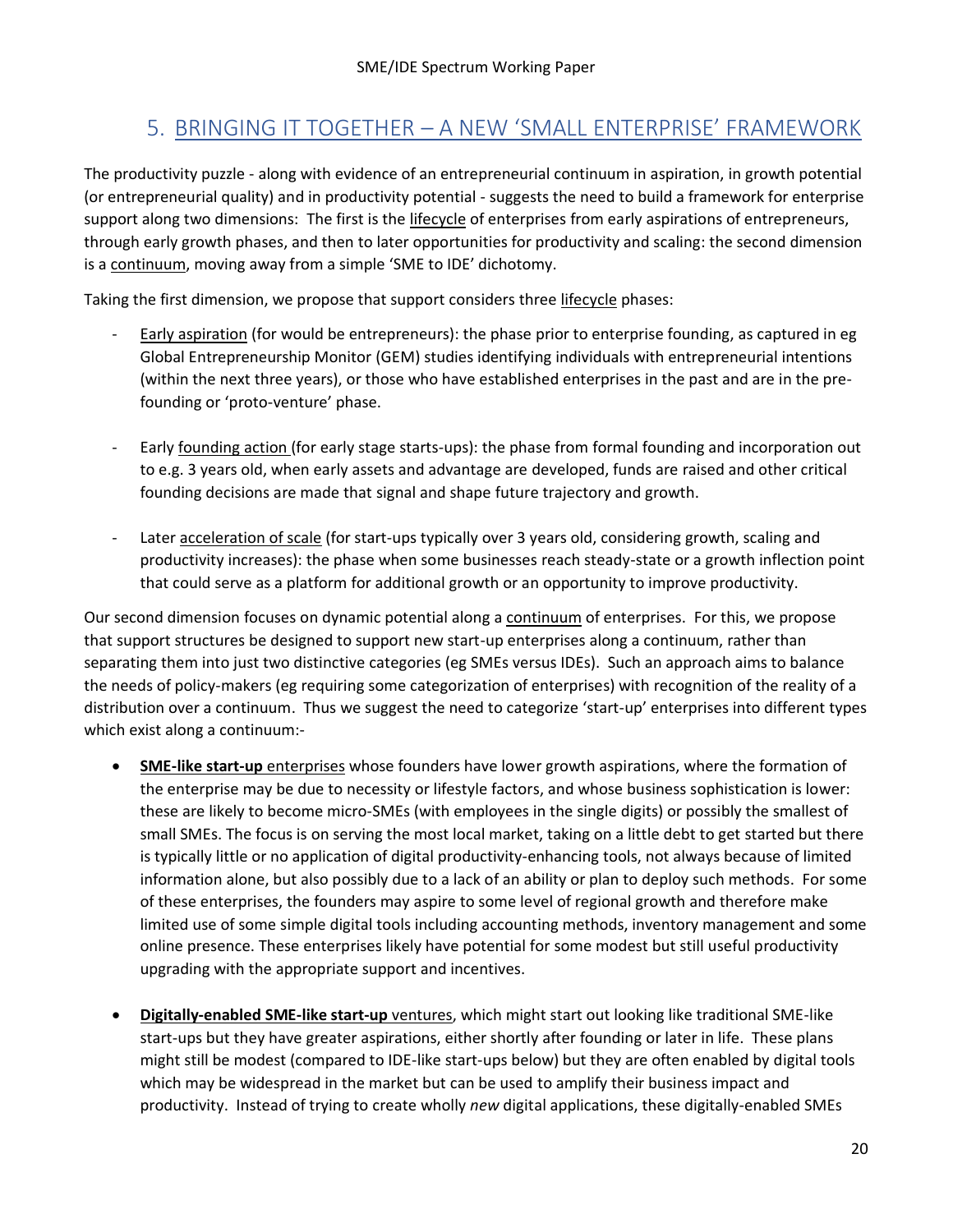aim for modest '10%' innovation and use others' platforms such as Toast (in the café and restaurant space), Etsy (for designers), or WordPress (for an online presence). With further digital expertise, these enterprises have significant potential for GVA and productivity growth.

- **Digitally-focused IDE start-ups** have significant plans for growth (at the transformational '10x' end of the digital spectrum): they are likely born digital and build new tools and approaches with high levels of sophistication in fields as diverse as fintech, cyber and ad tech. Good examples of the latter are Google and Facebook which were digitally-focused (on 'search' and 'social media' respectively) from the outset, but both of which found that revenue from placing online advertising was the more lucrative aspect. As such, they focused their digital tech prowess on optimising advertising (ad tech), especially in the 2010s, in which they have secured a duopoly. Today, digital IDE start-ups coming out of dorms have to ensure they have some new sources of competitive advantage (through AI or ML) in areas outside of ad tech: they must seek out new opportunities for swift, exponential growth (e.g. with 'unicorn' aspirations), often focused on national or even international (rather than just local) markets.
- **Deep-tech IDE start-up** ventures (focused on 'deep tech' beyond digitally-focused enterprises), whose founding is grounded in understanding potential needs for, and sources of, a deeper scientific or technological (S&T) comparative advantage. These new ventures differ from other IDEs given that their timeline and need for patient capital are much greater than more digitally-focused ventures: they are often based either upon novel intellectual property (perhaps resulting from R&D efforts, eg biotech), or the creation of new hardware capabilities (eg quantum). As a result, they are often a 'spin-out' venture from a University or a large Corporate lab, which means they can start with critical technical capabilities or industry-specific knowledge. For such 'deep tech' IDEs, it is essential for them to access considerable amounts of external capital in order to build solutions, grow, and focus on product/market fit.

Moving from a simple 'SME:IDE' start-up dichotomy, this expanded continuum of enterprises provides an enriched but still clear categorization of ventures, and a framework within which to consider some of the specific policy challenges and ways in which policy-makers may support different enterprises during the economic recovery and then to longer-term economic growth. Likewise, considering firms at different stages in their lifecycle (from aspiring founders with proto-ventures; through venture builders with ventures that are 0-3 years old; to ventures over three years old) allows us to build communities of entrepreneurs, and programs of support that are more tailored and effective.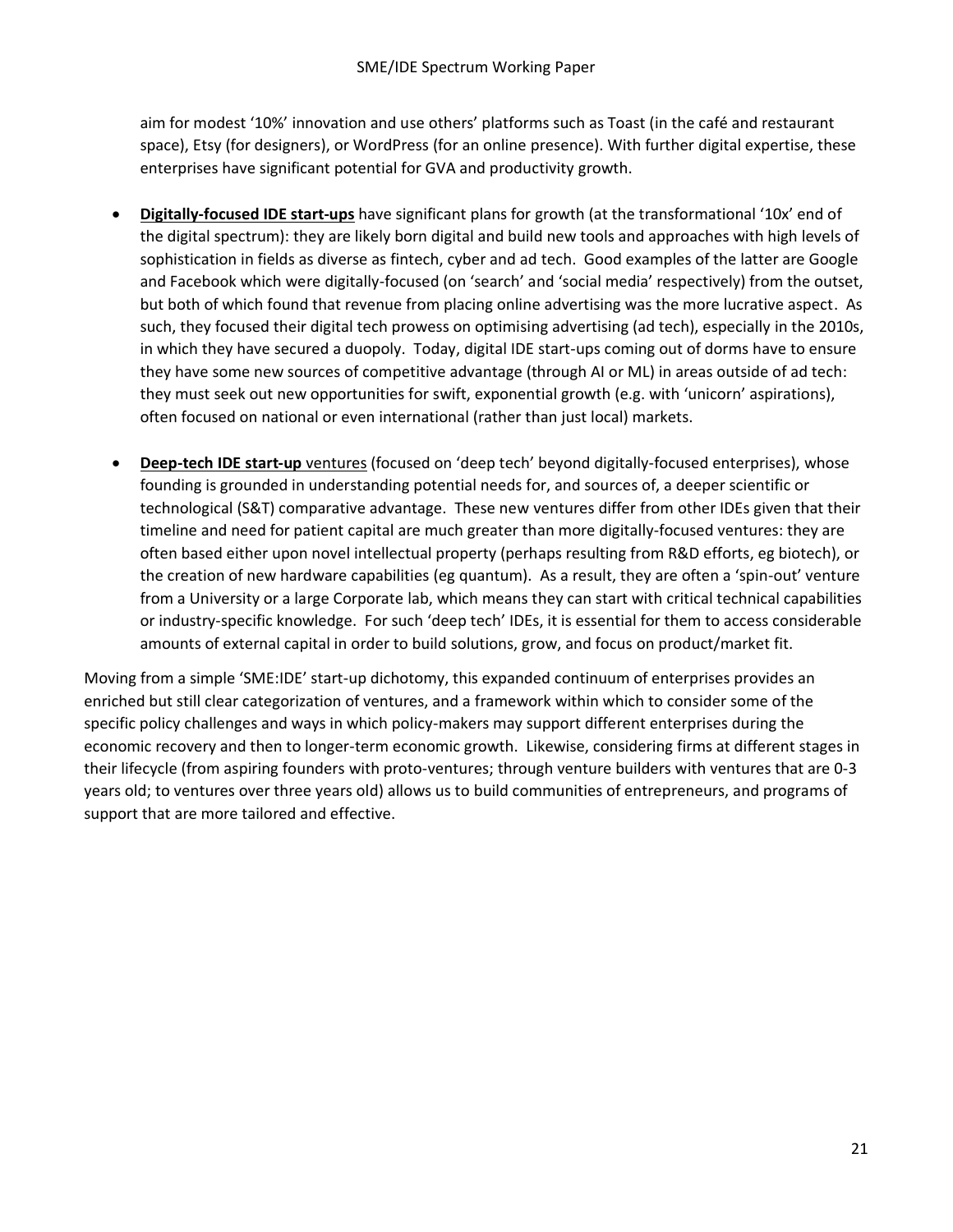#### CLOSING THOUGHTS

With this new enterprise framework established, we want to close with both a summary of the main takeaways from this paper and thoughts that look ahead to how this framework could be used.

Again, current methods to classify small and medium-sized enterprises (SME) just by their size do not allow the nuance needed to develop appropriate policy and properly support the various enterprises that exhibit different operational needs and tendencies, despite all satisfying a formal firm size requirement. Instead, we advise that firms be judged upon four axes: their underlying aspiration, their early signals of growth potential, then realized growth in productivity, and economic contribution measured by jobs and taxable revenue.

Based on these four axes, we propose an enterprise framework that classifies four general types of enterprises, from the traditional, hyper-local small SME, through new IDE start-ups whose combination of aspiration, growth potential and productivity begets a set of unique needs for support (distinguishing between those with an assetlight, digitally-focused approach, and those 'deep tech' IDEs which have different needs, eg for patient capital), and finally those existing SMEs that aspire to grow at a 'gazelle'-like pace, usually enabled by standard digital technologies, perhaps to become medium-sized SMEs.

Each type of enterprise has its own unique contribution to the economic prosperity of a region and, depending on the characteristics of the ecosystem in question, the enterprise mix can vary. Ultimately, because each type is playing a role in the national economy and each has its own set of needs, we hope that this framework can help with designing support based on these axes and yield the impact that is desperately needed in our current context amid planning for a recovery from COVID-19's lockdowns.

One point that we do want to stress in addition to this is that, while we have identified four different types of new enterprises, the framework is not a rigid one and it is possible for some enterprises to move from one category to another depending on the operational actions taken by the firm. In fact, we encourage policy makers to take advantage of this fluidity given the potential benefits that increasing the number of 'gazelle' SMEs in an ecosystem can have.

When using productivity measured by GVA per employee as the basis to distinguish types of enterprises from one another (rather than just growth in revenue), discussions are often framed around how to help enterprises improve their productivity, signaling that the continuum is not static. Whether it involves enterprises reducing time spent on non- or low-value-adding activities, producing more higher valued goods, or reducing intermediate consumption costs, it is clear that past research and discussions imply that an enterprise's place in the continuum can shift based on operational decisions.

For example, there is currently work done by the OECD to identify and promote productivity levers such as talent improvement, promoting digitalization and technology upgrades, as well as facilitating the growth of business networks.<sup>45</sup> Meanwhile, organizations like 'Be The Business' in the UK help enterprises identify where they sit relative to others in their particular industry, with respect to GVA per employee, and helps managers learn what actions they can take to move further up the continuum.<sup>46</sup>

<sup>45</sup>[https://www.oecd.org/cfe/smes/smeproductivity.htm#:~:text=Productivity%20is%20a%20key%20driver%20of%20long%2Dterm%20ec](https://www.oecd.org/cfe/smes/smeproductivity.htm#:~:text=Productivity%20is%20a%20key%20driver%20of%20long%2Dterm%20economic%20growth.&text=At%20the%20firm%20level%2C%20key,networks%20and%20to%20financial%20resources.) [onomic%20growth.&text=At%20the%20firm%20level%2C%20key,networks%20and%20to%20financial%20resources.](https://www.oecd.org/cfe/smes/smeproductivity.htm#:~:text=Productivity%20is%20a%20key%20driver%20of%20long%2Dterm%20economic%20growth.&text=At%20the%20firm%20level%2C%20key,networks%20and%20to%20financial%20resources.)

<sup>46</sup> <https://www.bethebusiness.com/benchmark-your-business/>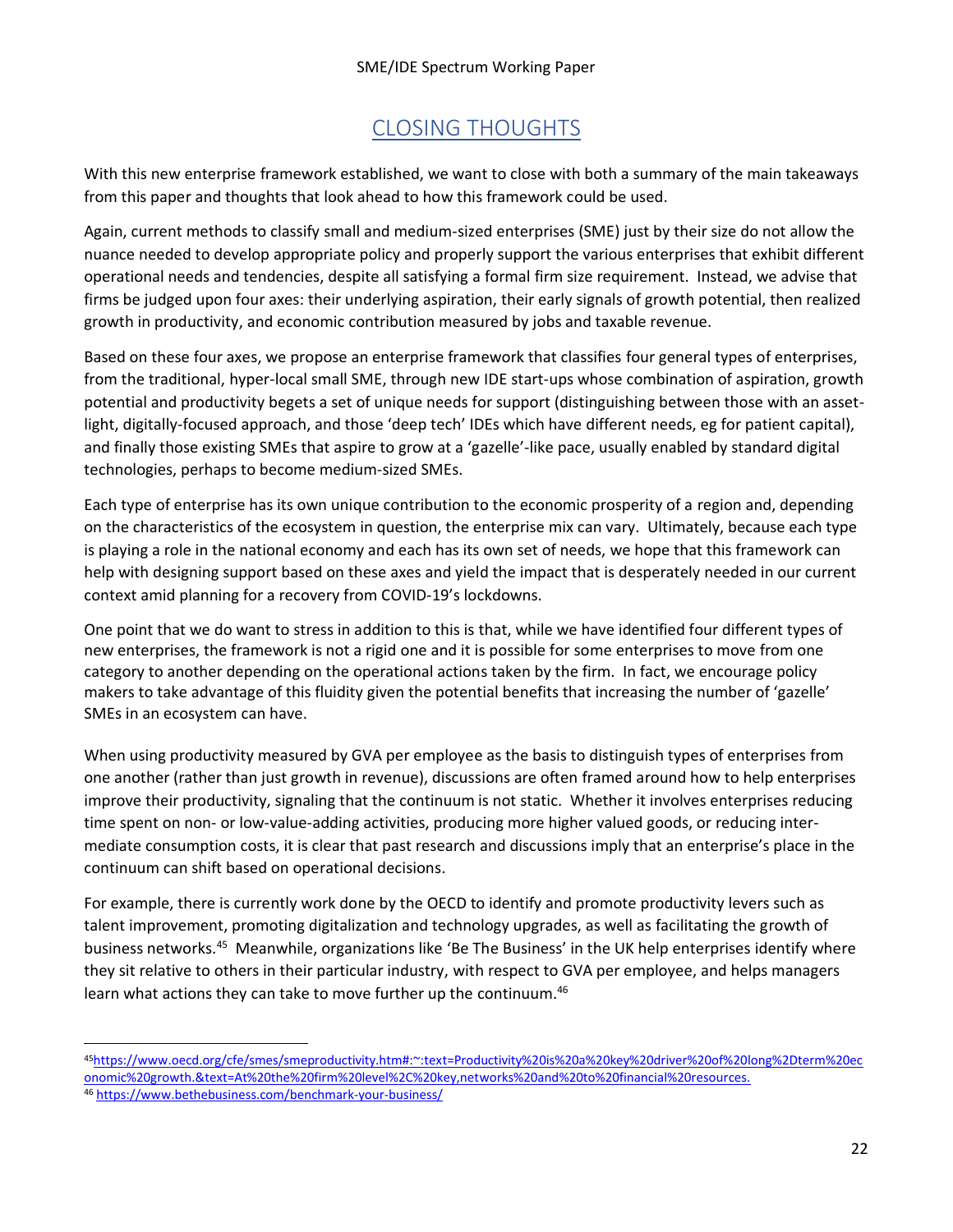These actions enable hyper-local firms in the first category of our framework to become more 'gazelle'-like without having to ape firms in the IDE categories: they are examples of how the fluid nature of the framework can be an advantage. As noted above, there is no magic to the 'gazelle' name or the '20%' growth rate, so regional variations in both naming and target rates are possible, especially in emerging markets.

With this enterprise framework established, not only do we see this as the beginning of getting the right level of support to the various types of enterprises that they need in consideration of their operational behavior, we also hope to see this used as the basis for more programs designed to help firms which are on the lower end of the economic spectrum to thrive, and therefore benefit all stakeholders and the broader ecosystem.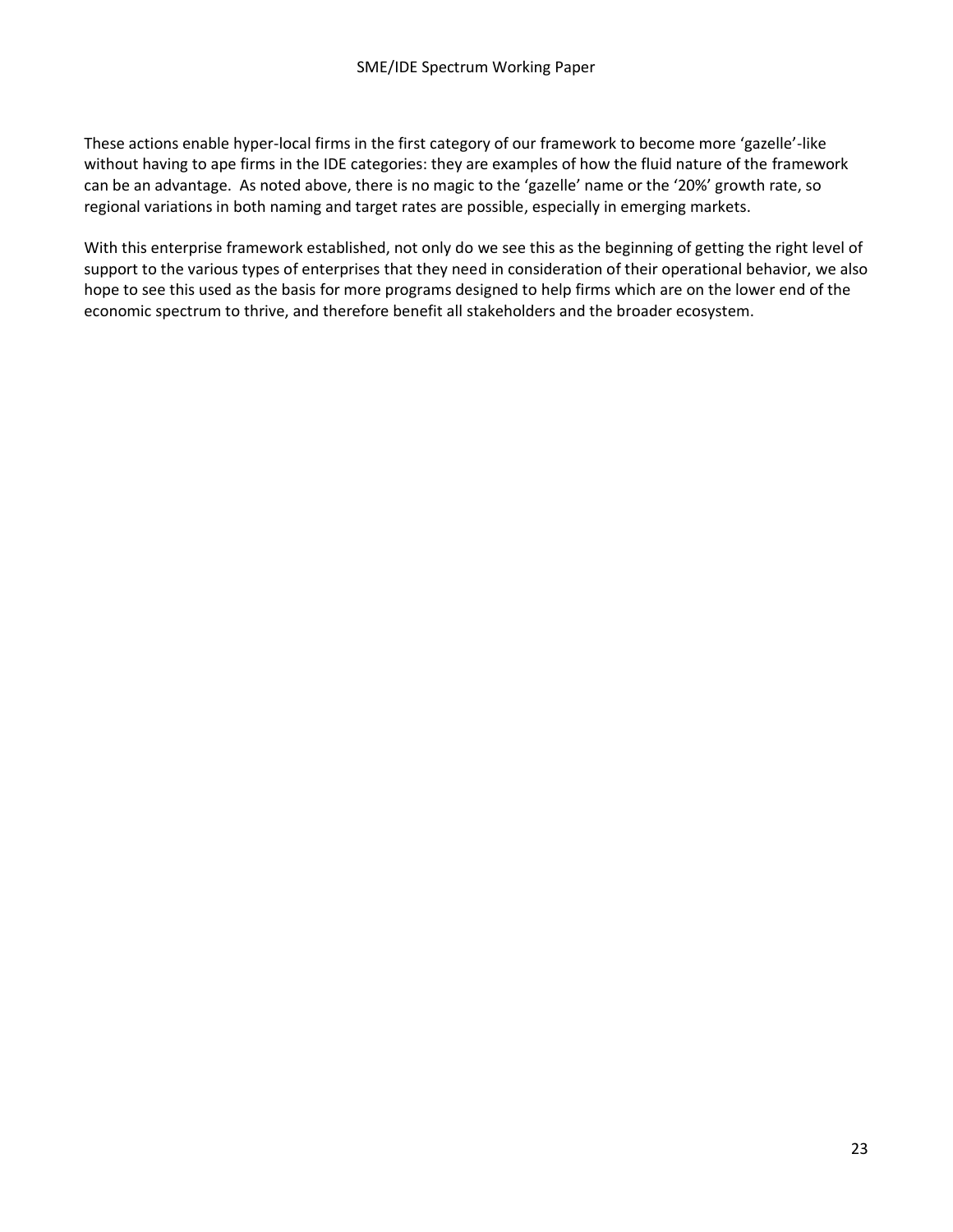#### Annex: global definitions of SMEs

| COUNTRY/                       | MICRO-           |                              |                          | <b>SMALL</b> |                          |                              | <b>MEDIUM</b> |                          |                          |
|--------------------------------|------------------|------------------------------|--------------------------|--------------|--------------------------|------------------------------|---------------|--------------------------|--------------------------|
| <b>ENTITY</b>                  | Emps             | Assets                       | Revenue                  | Emps         | Assets                   | Revenue                      | Emps          | Assets                   | Revenue                  |
| EUROPEAN UNION <sup>i</sup>    | $10\,$           | 2,260                        | 2,260                    | 50           | 11,300                   | 11,300                       | 250           | 48,590                   | 56,500                   |
| IFC / WORLD BANKii             | 10               | 100                          | 100                      | 50           | 3,000                    | 3,000                        | 300           | 15,000                   | 15,000                   |
| <b>UNITED KINGDOMill</b>       | 10               | $\qquad \qquad \blacksquare$ | $\overline{\phantom{a}}$ | 50           | 4,226                    | 8,426                        | 250           | 16,200                   | 32,401                   |
| <b>MEXICO</b> iv               | 10               | $\overline{\phantom{a}}$     | 176                      | 50           |                          | 4,400                        | 250           | $\frac{1}{2}$            | 11,000                   |
| <b>NIGERIAY</b>                | 10               | 13                           | 52                       | 50           | 260                      | 260                          | 200           | 1,300                    | 1,300                    |
| SAUDI ARABIA <sup>vi</sup>     | $\boldsymbol{6}$ | $\overline{\phantom{a}}$     | 810                      | 50           | $\overline{\phantom{a}}$ | 10,800                       | 250           | $\overline{\phantom{a}}$ | 54,000                   |
| <b>CANADAvii</b>               | 5                | $\overline{\phantom{a}}$     | $\overline{\phantom{a}}$ | 100          |                          |                              | 500           |                          | $\overline{\phantom{0}}$ |
| <b>BRAZIL</b> viii             | 20               | 456                          |                          | 100          | 3,040                    |                              | 500           | 17,100                   | $\overline{\phantom{a}}$ |
| <b>RWANDAix</b>                | 5                | 0.550                        | 0.330                    | 30           | 16.5                     | 13.2                         | 100           | 82.5                     | 55                       |
| <b>GHANA<sup>x</sup></b>       | 5                | 10                           | $\overline{\phantom{a}}$ | 30           | 100                      | $\qquad \qquad \blacksquare$ | 100           | 1,000                    | $\overline{\phantom{a}}$ |
| <b>KENYA</b> <sup>xi</sup>     | 10               | $\qquad \qquad \blacksquare$ | 0.415                    | 50           | $\blacksquare$           | 4.15                         | 100           | $\overline{\phantom{0}}$ | 664                      |
| <b>EGYPT</b> xii               | 10               |                              | 62                       | 200          |                          | 3,100                        | 200           | $\overline{\phantom{0}}$ | 12,400                   |
| <b>LEBANON</b> <sup>xiii</sup> | 10               | $\overline{\phantom{a}}$     | 330                      | 50           | $\overline{\phantom{a}}$ | 3,300                        | 100           | $\overline{\phantom{a}}$ | 16,500                   |
| <b>UNITED STATESXIV</b>        | 500              | $\overline{\phantom{a}}$     | $\overline{\phantom{a}}$ | 500          | $\overline{\phantom{a}}$ | $\overline{\phantom{a}}$     | 500           | $\overline{\phantom{0}}$ | $\overline{\phantom{0}}$ |
| <b>CHINA</b> <sup>xv</sup>     | 20               | $\qquad \qquad \blacksquare$ | 443                      | 300          |                          | 2,953                        | 1000          |                          | 59,000                   |
| <b>JAPAN</b> <sup>xvi</sup>    |                  |                              |                          |              |                          |                              | 300           | 2,820                    |                          |

The SME definitions below are from several jurisdictions and organisations around the world.

**Figure**: Upper limit of each axis is shown (eg number of Employees): both Assets and Revenue are given in thousands of US dollars (for easier comparison). that which exists within SME definitions on an industry sector basis. Businesses in different industries have different characteristics and therefore differ in the number of employees, revenues, and assets: regulators in several countries have made the effort to go beyond a one-sizefits-all approach and have built criteria by industry. In Japan, SME criteria (using number of employees with total asset value) vary depending whether the enterprise in question is in the wholesale, retail, service, or another sector. In the US, small business classification via annual revenue or number of employees varies on both an industry sector and sub-sector basis, with differences existing based on specific product type.<sup>47</sup>

<sup>47</sup> For Japan[: https://www.chusho.meti.go.jp/sme\\_english/outline/08/01\\_01.html](https://www.chusho.meti.go.jp/sme_english/outline/08/01_01.html) For the US[: https://www.ecfr.gov/cgi](https://www.ecfr.gov/cgi-bin/retrieveECFR?gp=&SID=7780ee089107f59ef3f78b938e2282b7&r=PART&n=13y1.0.1.1.17#se13.1.121_1201)[bin/retrieveECFR?gp=&SID=7780ee089107f59ef3f78b938e2282b7&r=PART&n=13y1.0.1.1.17#se13.1.121\\_1201](https://www.ecfr.gov/cgi-bin/retrieveECFR?gp=&SID=7780ee089107f59ef3f78b938e2282b7&r=PART&n=13y1.0.1.1.17#se13.1.121_1201) For example, the upper limit for employees at a bottled water manufacturing firm is 1000, while for a brewery it is 1250 – despite both being the same subsector.